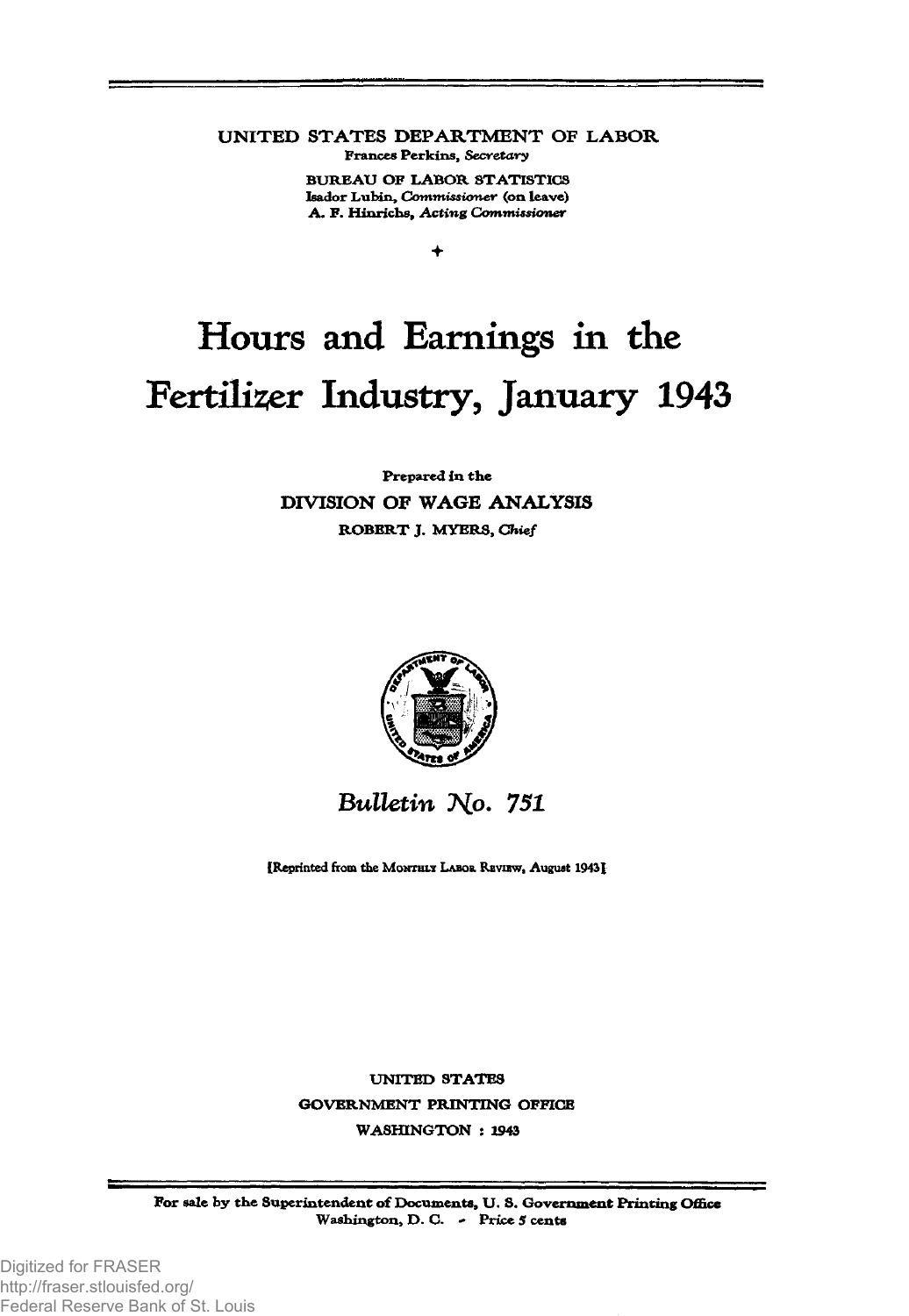#### **LETTER OF TRANSMITTAL**

UNITED STATES DEPARTMENT OF LABOR BUREAU OF LABOR STATISTICS, *Washington, D. C., August 19, 1943.* 

The SECRETARY OF LABOR:

I have the honor to transmit herewith a report on hours and earnings in the fertilizer industry in January 1943. This report was prepared by Edward B. Morris, in the Bureau's Division of Wage Analysis, Robert J. Myers, Chief.

A. F. HINRICHS, *Acting Commissioner*.

HON. FRANCES PERKINS, *Secretary of Labor*.

ii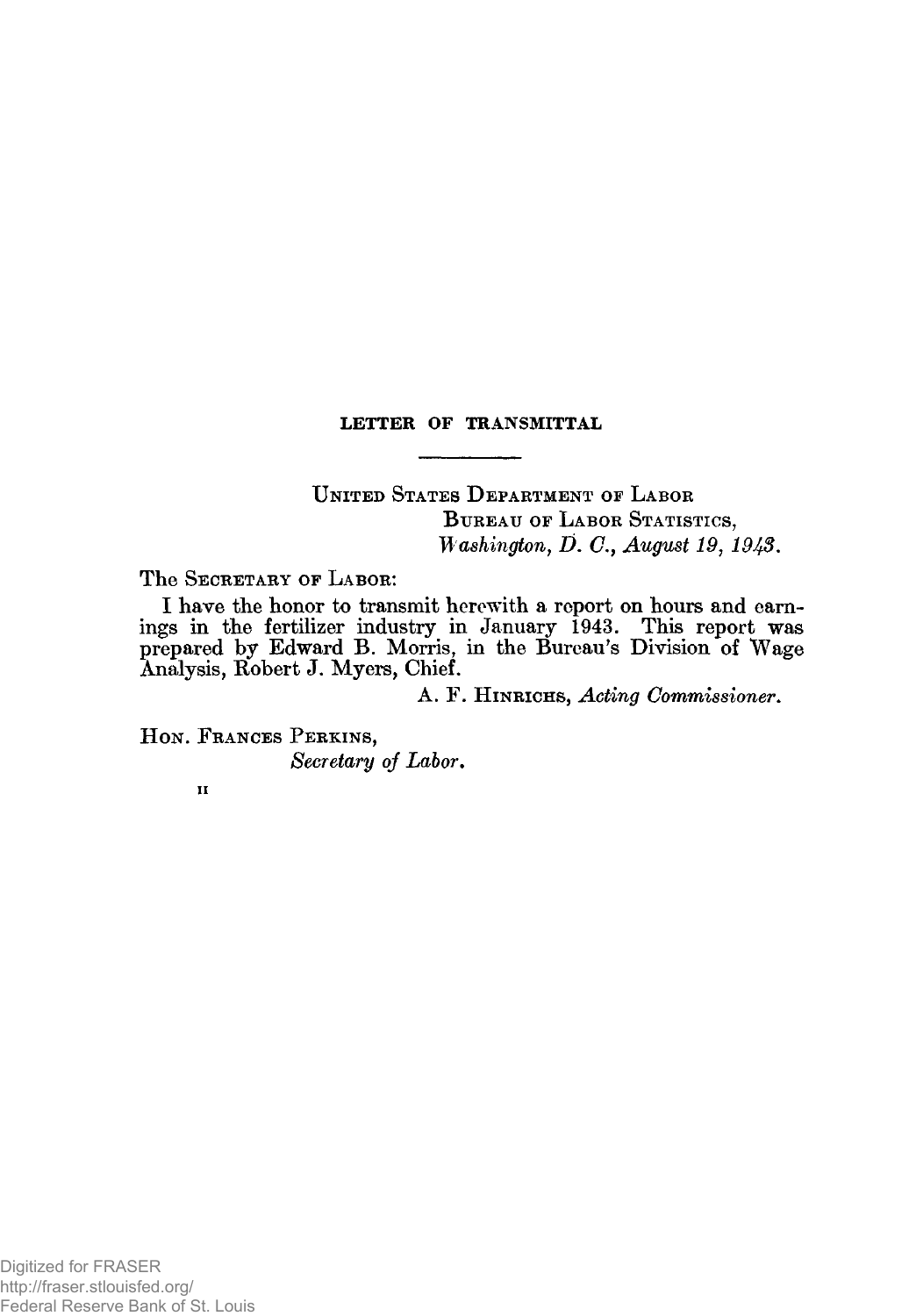#### **CONTENTS**

|                                                              | Page |
|--------------------------------------------------------------|------|
|                                                              |      |
|                                                              |      |
| Union organization in the fertilizer industry                |      |
|                                                              |      |
|                                                              |      |
|                                                              |      |
|                                                              |      |
| Hourly and weekly earnings and hours of labor, by occupation |      |
|                                                              |      |
| ш                                                            |      |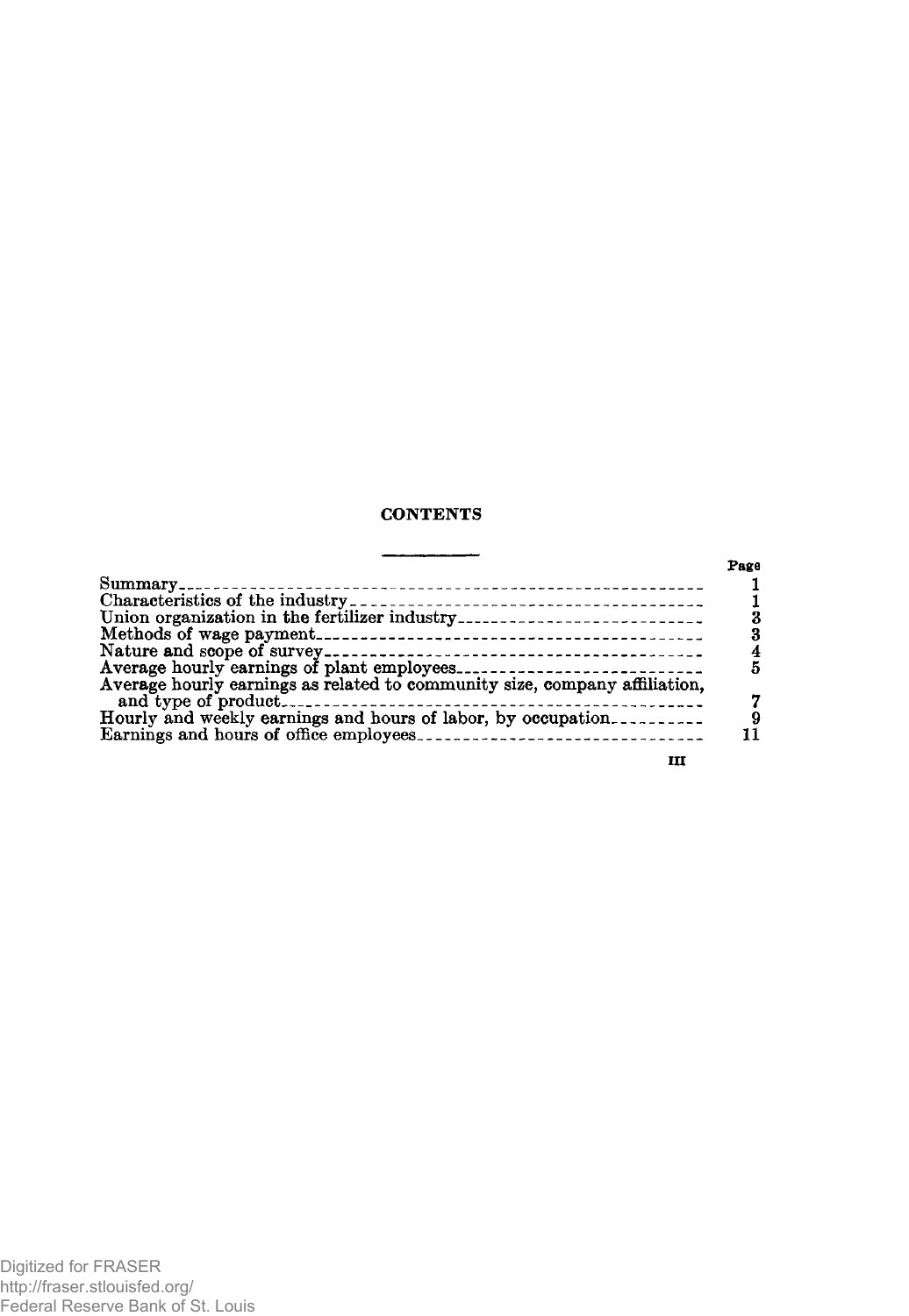# *Bulletin No. 751 of the United States Bureau of Labor Statistics*

[Reprinted from the MONTHLY LABOR REVIEW, August 1943]

### **Hours and Earnings in the Fertilizer Industry, January 1943 1**

#### *Summary*

WAGE earners in the fertilizer industry earned, on an average, 55.0 cents an hour, exclusive of premium pay for overtime, in January 1943. There was a marked regional difference in wage levels, average hourly earnings being 76.5 cents in the North and 45.2 cents in the South. Negroes, who make up a large part of the working force in the industry and are usually found in jobs with lower skill requirements, averaged 45.9 cents an hour as compared with 72.5 cents for white employees. Office workers averaged 70.7 cents an hour.

That the wage level in the fertilizer industry is relatively low is indicated by the fact that 2.0 percent of the wage earners in January 1943 were paid less than 30 cents an hour, 21 percent earned from 30 to 40 cents, inclusive, while approximately one-half of the employees received less than 47.5 cents an hour.

#### *Characteristics of the Industry*

The fertilizer industry is made up of "establishments primarily engaged in the manufacture of commercial fertilizer and superphosphates or mixing of fertilizer materials." 2 Among the establishments excluded from the industry are those engaged in the merchandising of fertilizer materials in the natural state or of tankage from meat-packing establishments used without further processing, and in the mining and grinding of phosphate rock for sale to fertilizer plants.

The industry in 1939 consisted of 764 establishments, according to the Census of Manufactures, but the average number of wage earners employed during the year was only 18,744. The plants were scattered among 39 States, with a marked concentration, however, in the Southern area. Fifty-four percent of the total number of wage earners were employed in plants situated in Virginia, North Carolina, South Carolina, Georgia, Alabama, and Florida.2

The majority of fertilizer plants have few employees. Of the 764 plants in the industry in 1939, 226 had fewer than 5 wage earners; 274 had from 6 to 20 wage earners; 173 had from 21 to 50 wage earners'; and 91 had 51 or more wage earners. Although most of the plants are relatively small, concentration of ownership is an important factor in the industry. A few companies, each operating a number of plants, account for a very appreciable segment of total output and play an important role in the determination of industrial policy. A larger group of companies, operating two plants or more, may be larger group of companies, operating two plants or more, may be considered intermediate in size.

1 Prepared in the Bureau's Division of Wage Analysis by Edward B. Morris.<br>2 Census of Manufactures, 1939.

548490°—43 1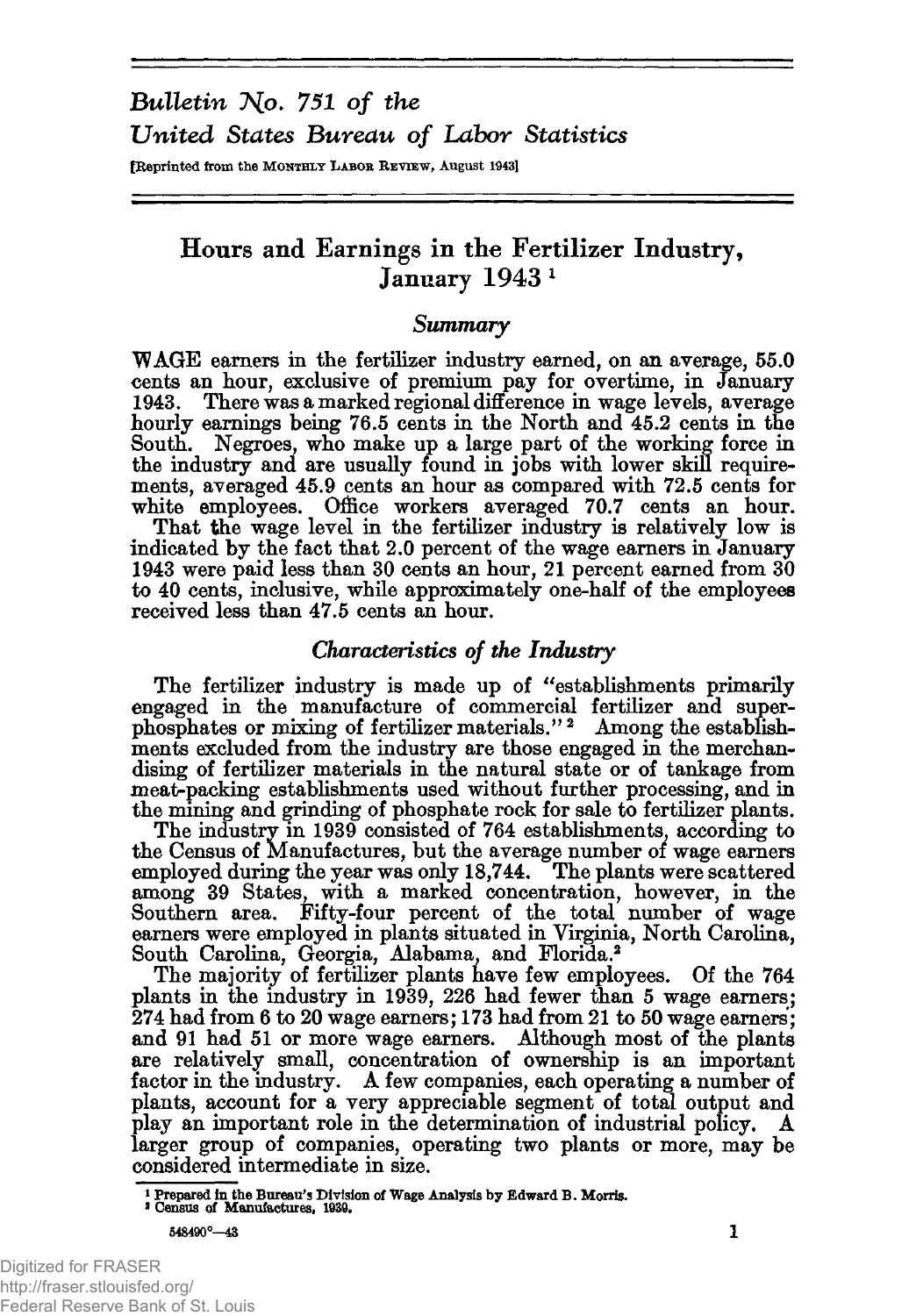An integrated fertilizer plant consists of three manufacturing units an acid department, a superphosphate department, and a mixing department. Sulphuric acid is manufactured in the acid department for use of the superphosphate department. In the superphosphate, wet-mixing, or acidulation department, phosphate rock is ground and mixed with the sulphuric acid. The mixture is dumped into a concrete "den" and left there until the chemical reaction is completed. In the dry-mixing department, the superphosphate is combined with other purchased fertilizer materials in accordance with the desired formulas. The various ingredients are mixed thoroughly to secure uniformity and the resulting product is bagged and then tagged for shipment.

The principal kinds of fertilizer plants may be described in terms of these departments. Acid-making plants have all three departments. Superphosphate plants, which purchase their acid requirements, ordinarily have superphosphate and dry-mixing departments, although superphosphate production is included in the fertilizer industry whether or not the plant produces mixed fertilizers. Drymixing plants purchase their superphosphate and conduct only the dry-mixing operations. Tabulated with this latter group are a few plants that process ammoniates (nitrogen-bearing materials) in addition to mixing fertilizers.

The fertilizer industry exhibits wide seasonal variations in production and employment. Farmers generally buy their fertilizers only a short time before applying them to the soil. The more common formulas are usually mixed in advance, but much of the mixing is done to the order of the user. Consequently, there is a marked peak of activity in the spring and a somewhat lesser peak in the fall. The spring peak starts early in the year in the deep South and moves northward While the spring peak may be delayed or advanced by the weather, it occurs usually during March or April. The usual fall peak is in September or October. This seasonal variation is clearly indicated by the Bureau's index of employment in the fertilizer industry for the years 1939 to 1943 (table 1). During these years the index numbers for March and April have been substantially higher, except in 1942, than those for either February or May, and, except in one year, the index numbers for September and October have been somewhat higher than those for either August or November.

|  |  | TABLE 1.—Indexes of Employment in the Fertilizer Industry, by Months, 1939–43 |
|--|--|-------------------------------------------------------------------------------|
|--|--|-------------------------------------------------------------------------------|

[1939=100]

| Month                  | 1939                                                                                                | 1940                                                                                             | 1941                                                                                               | 1942                                                                                                  | 1943                                                                                                                        |
|------------------------|-----------------------------------------------------------------------------------------------------|--------------------------------------------------------------------------------------------------|----------------------------------------------------------------------------------------------------|-------------------------------------------------------------------------------------------------------|-----------------------------------------------------------------------------------------------------------------------------|
| <b>March</b><br>April. | 96.8<br>100.9<br>137.6<br>166.6<br>116.7<br>74.4<br>69.3<br>69.8<br>$-92.7$<br>92.7<br>86.1<br>96.3 | 98.9<br>102.9<br>143.2<br>164.6<br>121.3<br>83.6<br>75.4<br>76.4<br>90.2<br>91.2<br>86.6<br>89.7 | 97.8<br>106.5<br>133.0<br>168.7<br>119.7<br>86.6<br>85.1<br>84.6<br>103.9<br>97.8<br>95.3<br>100.4 | 113.2<br>144.6<br>156.7<br>147.1<br>118.8<br>96.2<br>88.5<br>91.8<br>103.0<br>102.6<br>103.9<br>109.4 | 114.5<br>138.2<br>158.6<br>1 154.8<br>.<br>. <b>.</b><br>.<br>a de la companya<br>a a componente della<br><b>Contractor</b> |

<sup>1</sup> Preliminary.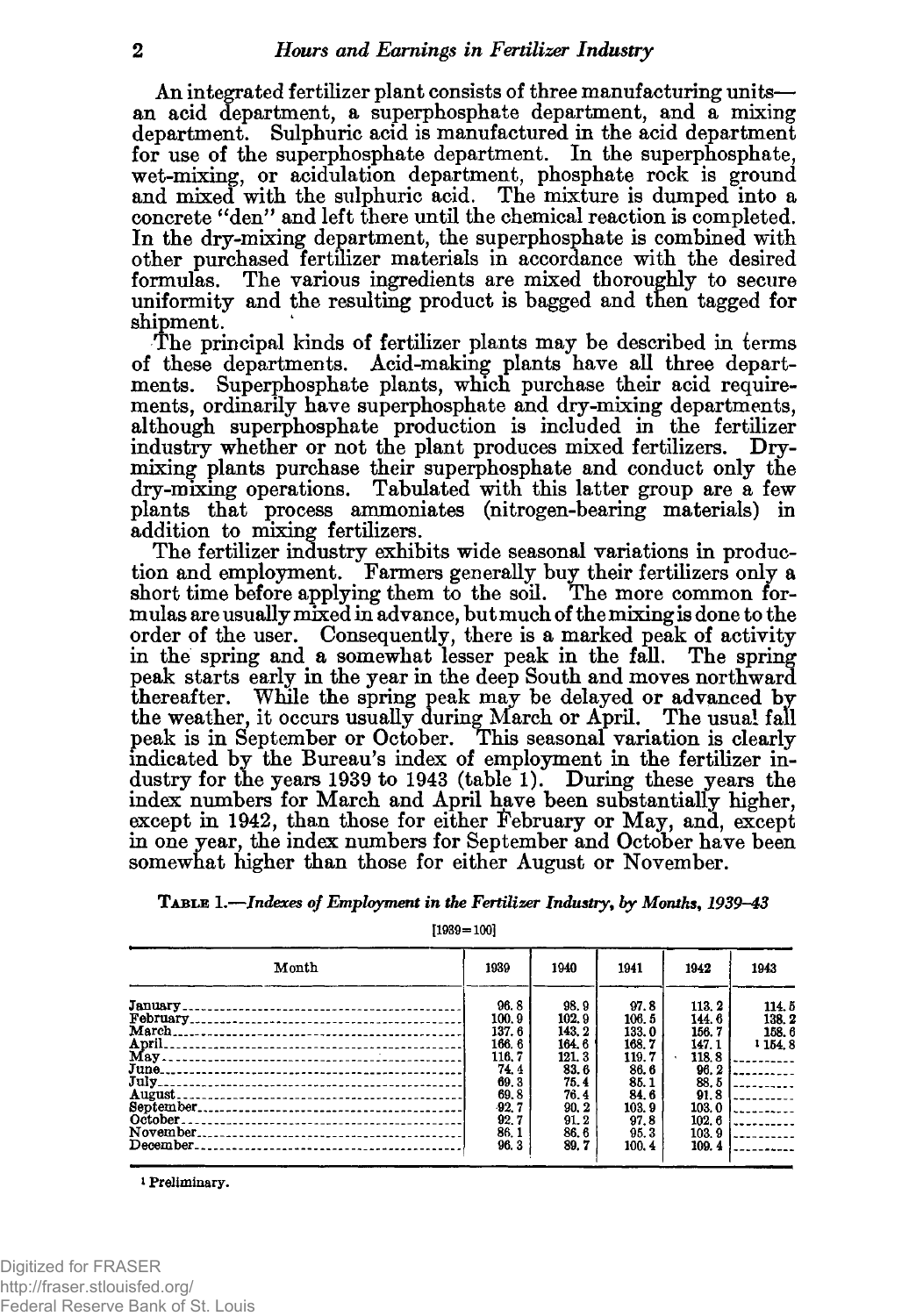Seasonal fluctuation in employment has been accompanied by an interesting variation in the level of average hourly earnings. Hourly earnings for the spring peak tend to fall below earnings for earlier and<br>later months. For example, in each of the years shown, the level of For example, in each of the years shown, the level of hourly earnings for March was from 1.7 to 4.4 cents below the level for January of the same year, and from 4.6 to 6.0 cents below the average hourly earnings for May (table 2). This phenomenon may be explained by the firing of additional workers at minimum rates during the busy season, and by the fact that increased activity occurs earlier in the South, where wage rates are generally lower than elsewhere. The fall peak is less pronounced in terms of the employment index, and has a less consistent effect on the level of hourly earnings.

T a b l e 2 .*—Average Hourly Earnings* **1** *in the Fertilizer Industry***,** *by Months***,** *1939-43*

| Month                                                                              | 1939                                                                            | 1940                                                                           | 1941                                                                             | 1942                                                                            | 1943                                                                                   |
|------------------------------------------------------------------------------------|---------------------------------------------------------------------------------|--------------------------------------------------------------------------------|----------------------------------------------------------------------------------|---------------------------------------------------------------------------------|----------------------------------------------------------------------------------------|
| March.<br>April.<br>June.                                                          | \$0.393<br>.379<br>.349<br>.349<br>.409<br>.429<br>.444<br>.446<br>.442<br>.420 | \$0,420<br>.404<br>.384<br>.379<br>.430<br>.443<br>449<br>.466<br>.459<br>.442 | \$0.429<br>.421<br>.408<br>.417<br>.468<br>. 486<br>.494<br>.517<br>.514<br>.501 | \$0,495<br>.470<br>.478<br>.498<br>.529<br>.549<br>.591<br>.601<br>.593<br>.589 | \$0.573<br>.551<br>.552<br>1,586<br>.<br>--------<br>---------<br>$--- - - - - -$<br>. |
| November.<br>December.<br>------ <b>--</b> ------------------ <b>---------</b> --- | .451<br>.428                                                                    | .451<br>.435                                                                   | .507<br>.501                                                                     | .583<br>.579                                                                    | .                                                                                      |

i Including additional earnings from penalty rates for overtime.

\* Preliminary.

#### *Union Organization in the Fertilizer Industry*

Slightly over one-fourth of the workers in the fertilizer industry work under the terms of union agreements. The greater proportion of workers under agreement are found in California, Florida, Illinois, Maryland, Massachusetts, New York, Ohio, Pennsylvania, Tennessee and Virginia. Little or no union organization prevails in Alabama, Georgia, Louisiana, Michigan, New Jersey, North Carolina, and South Carolina.

The principal unions in this industry are the National Council of Chemical and Allied Industries Unions (composed of federal labor unions directly affiliated with the A. F. of L.), and District 50, United Mine Workers of America, which is not affiliated with either the A. F. of L. or the C. I. O. The former union represents slightly over half of the workers under agreement; the latter approximately one-third. A number of other unions have some representation in the industry.

#### *Methods of Wage Payment*

Wage payment on a time basis predominates in the fertilizer industry. In January 1943, all but 1.5 percent of the plant workers were paid on an hourly, weekly, or monthly basis. One percent of the workers were paid piece rates, while the earnings of the remaining one-half of 1 percent of the workers were determined by some other form of incentive wage system.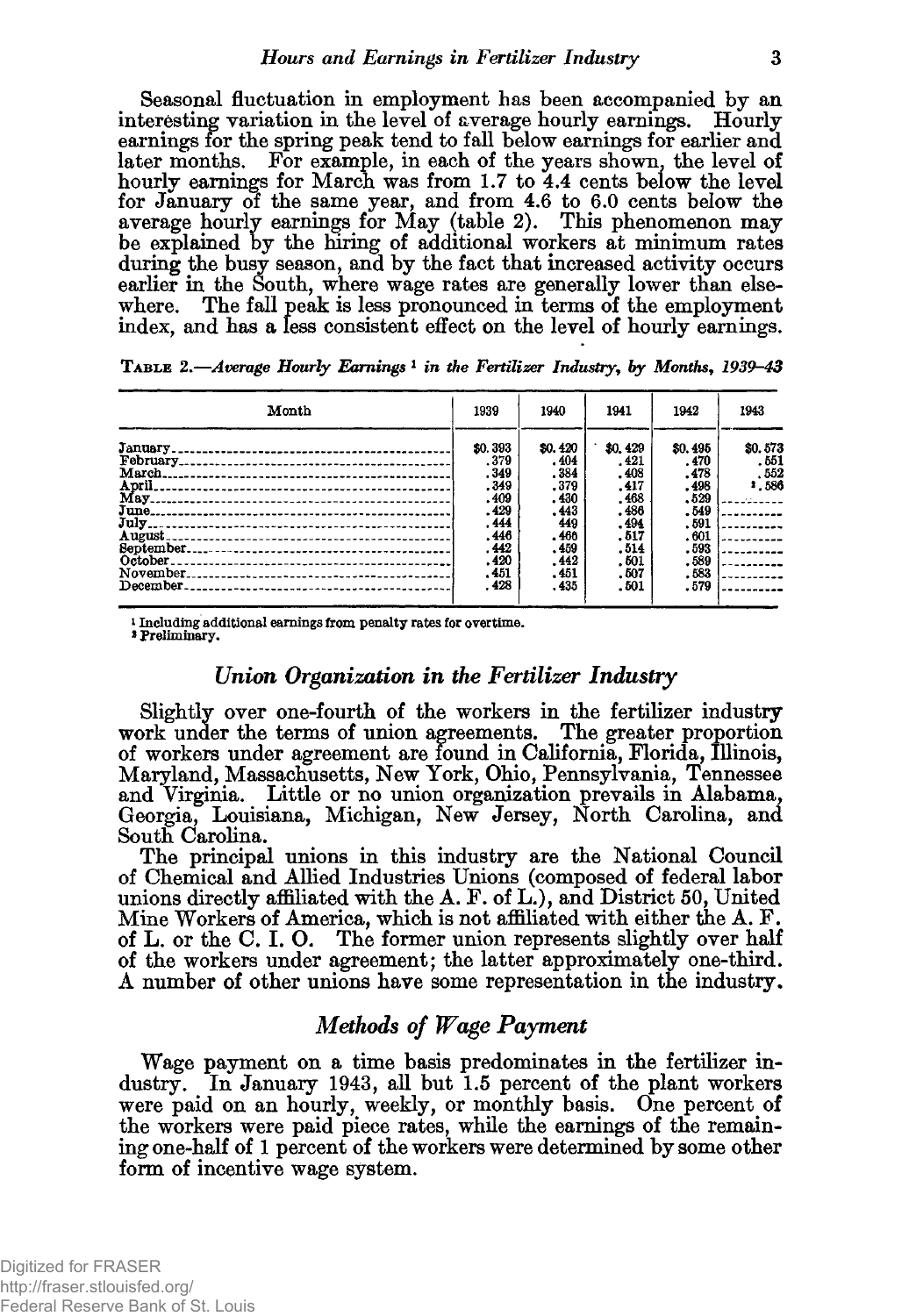Practices with respect to payment for overtime work cannot be determined precisely from the information secured during the course of the survey. On the basis of the wage data collected, however, certain inferences can be drawn.3 Thus, 61 percent of the plants in which overtime hours were worked during the pay-roll period, and in which overtime pay practice could be determined, paid time and one-half after 40 hours; in 16 percent of the plants slightly different practices with respect to overtime premium pay prevailed. Straighttime rates for overtime hours were paid in 23 percent of the plants.

Only straight-time hourly earnings are shown in this report. Weekly earnings, however, include the additional compensation derived from extra rates for overtime.

#### *Nature and Scope of Survey*

This survey of wages and hours in the fertilizer industry was undertaken by the Bureau of Labor Statistics as part of its established program of securing basic information on the wage structure of American industries. A previous survey of wages in this industry was made by the Bureau in 1938.<sup>4</sup> The present survey was specifically requested by the Wage and Hour and Public Contracts Division of the U. S. Department of Labor, for use in a minimum-wage determination under the Fair Labor Standards Act.

Because of the urgent need for current data, a pay-roll period during comparison with the peak spring and fall seasons, employment in January is substantially lower and the general level of wages somewhat higher. January 1943 was selected for study. It will be recalled that by

The basic data for the present survey were obtained very largely by means of mail questionnaires which were sent to practically all of the firms in the industry. A few of the larger firms were visited by representatives of the Bureau for the purpose of obtaining their assistance in the compilation of the data desired. Over 700 reports were received. Many of the returns, however, were from firms that had ceased business, employed no wage earners, or were improperly classified as being in the fertilizer industry. A relatively small number of usable returns were received too late for inclusion in the tabulation, or were omitted for other reasons. The data presented in this report are based on returns from 308 plants with 10,226 factory workers and 679 office employees.

The information requested on the questionnaire for individual workers included such items as race, sex, job title, shift, total hours worked, rate of pay, earnings at the regular rate of pay, and total earnings including extra or premium overtime earnings. Information as to the type of plant and whether the plant shipped goods outside of the State was also requested.

The data collected for each worker included total hours actually worked, rate of pay, earnings at regular rates for total hours shown, and total earnings including premium pay for overtime. It was thus possible to determi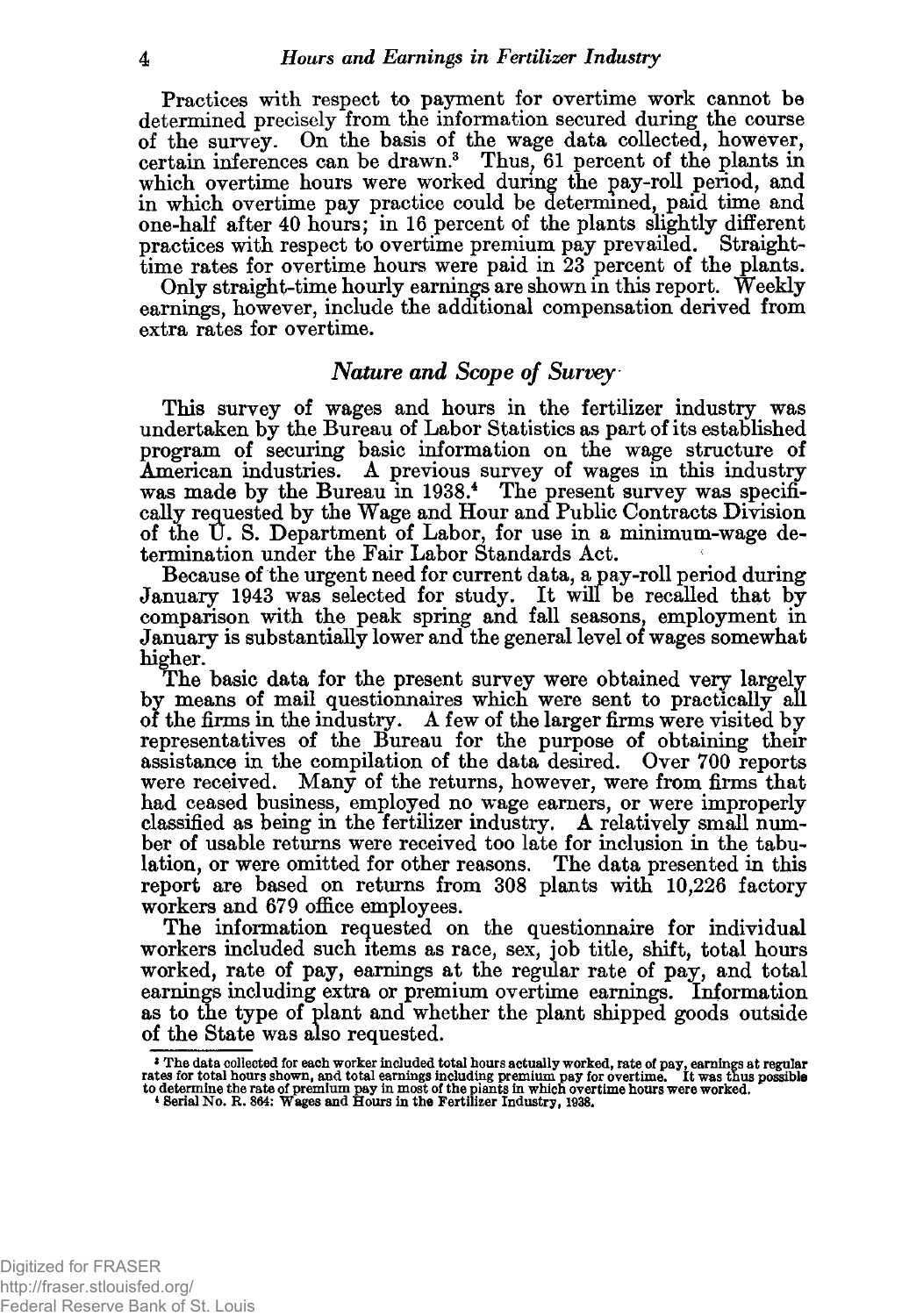#### *Average Hourly Earnings of Plant Employees*

The average straight-time hourly earnings of plant workers in the 308 establishments covered in the survey amounted to 55.0 cents <sup>5</sup> in January 1943 (table 3). Considerable light is thrown on the composition of this average by the distribution of individual earnings shown in table 4. Thus, 23.2 percent of the workers earned less than 40.0 cents an hour and almost as large a proportion of workers had earnings within the 2.5 cent interval from 40.0 to 42.5 cents. Although 55.5 percent of the workers received 42.5 cents or more an hour, omy 13.7 percent earned as much as 77.5 cents.

|                                                                                                                                                                                                                                                                                                       | Num-                                                                 |                                                                                          | Total                                                                                                  |                                                                                         | White                                                                                                           |                                                                                  | Negro                                                                                                                                                   |
|-------------------------------------------------------------------------------------------------------------------------------------------------------------------------------------------------------------------------------------------------------------------------------------------------------|----------------------------------------------------------------------|------------------------------------------------------------------------------------------|--------------------------------------------------------------------------------------------------------|-----------------------------------------------------------------------------------------|-----------------------------------------------------------------------------------------------------------------|----------------------------------------------------------------------------------|---------------------------------------------------------------------------------------------------------------------------------------------------------|
| Region and State                                                                                                                                                                                                                                                                                      | ber of<br>plants                                                     | of work-<br>ers                                                                          | hourly<br>earnings                                                                                     | of work-<br>ers                                                                         | Number  Average   Number  Average  <br>hourly<br>earnings                                                       | of work -<br>ers                                                                 | Number Average<br>hourly<br>earnings                                                                                                                    |
| United States                                                                                                                                                                                                                                                                                         | 308                                                                  | 10, 226                                                                                  | \$0,550                                                                                                | 3, 279                                                                                  | \$0.725                                                                                                         | 6,947                                                                            | \$0,459                                                                                                                                                 |
| North.<br>----------------------------<br>California<br>$Connecticut$ <sub>-----------------------</sub><br>Illinois <sub>--------</sub> -----------------------<br>Indiana<br>Maine<br>Maryland<br>Massachusetts<br>Ohio…<br>-------------------------<br>Pennsylvania<br>Other States $\frac{1}{2}$ | 113<br>16<br>4<br>4<br>4<br>5<br>11<br>ĥ<br>ø<br>9<br>13<br>15<br>17 | 3, 166<br>174<br>82<br>175<br>80<br>105<br>694<br>148<br>485<br>182<br>330<br>271<br>440 | . 765<br>. 787<br>.630<br>.771<br>.549<br>.562<br>.778<br>.805<br>.749<br>.756<br>.709<br>.702<br>.935 | 2,073<br>157<br>24<br>121<br>45<br>104<br>203<br>141<br>369<br>155<br>196<br>143<br>415 | .806<br>.778<br>.580<br>.786<br>.530<br>.561<br>.929<br>.808<br>.797<br>. 777<br>.737<br>.708<br>.954           | 1,093<br>17<br>58<br>54<br>35<br>491<br>7<br>116<br>27<br>134<br>128<br>25       | . 679<br>$^{\left(1\right)}$<br>.652<br>.733<br>.578<br>$^{\text{\tiny{(1)}}}$<br>.712<br>$^{\left(1\right)}$<br>.583<br>.626<br>.665<br>. 694<br>. 443 |
| South.<br>Alabama<br>Arkansas<br>Florida<br>Mississippi<br>North Carolina<br>South Carolina<br>Tennessee<br>Texas<br>Other States '                                                                                                                                                                   | 195<br>16<br>4<br>30<br>42<br>7<br>33<br>25<br>5<br>9<br>20          | 7.060<br>603<br>94<br>1.306<br>1.266<br>348<br>948<br>964<br>198<br>108<br>1,131<br>94   | .452<br>.378<br>.383<br>.513<br>.369<br>.372<br>.428<br>. 413<br>. 449<br>.340<br>.599<br>.335         | 1, 206<br>82<br>11<br>335<br>199<br>51<br>108<br>80<br>101<br>35<br>201<br>3            | .595<br>.479<br>$^{\text{\tiny{(1)}}}$<br>.717<br>. 454<br>.432<br>.543<br>.612<br>.472<br>.369<br>. 709<br>(1) | 5.854<br>521<br>83<br>971<br>1.067<br>297<br>840<br>884<br>97<br>73<br>930<br>91 | 418<br>.360<br>.377<br>.438<br>.353<br>.362<br>.410<br>. 391<br>.425<br>.325<br>.570<br>. 334                                                           |

T a b l e 3 .*—Number of Plants, Number of Workers***,** *and Average Hourly Earnings of Plant Workers in Fertilizer Industry***,** *by Region***,** *State***,** *and Race, January 1943*

l Number of workers too small to justify presentation of an average.<br>Includes 1 plant in Arizona, 2 in Delaware, 1 in District of Columbia, 1 in Iowa, 2 in Michigan, 1 in<br>Minnesota, 1 in Missouri, 1 in Montana, 1 in Nevada Washington.

\* Includes 1 plant in Kentucky, and 3 in Louisiana.

Wide regional variations in hourly earnings exist in the industry. Wage earners in the North earned an average of 76.5 cents an hour in January 1943, as against an average of 45.2 cents for workers in the South. In the North, 70.1 percent of the workers received 67.5 cents an hour or more, and 96.7 percent earned at least 42.5 cents an hour. The corresponding percentages in the South were 6.2 and 30.6.

To some extent, the regional difference in hourly earnings was due to the lower earnings of Negro workers, who accounted for 83 percent of the labor force in the South as against approximately one-third of the labor force in the North. These differences were also strongly

5 The inclusion of the extra earnings resulting from premium overtime pay would increase this average by 3.7 cents.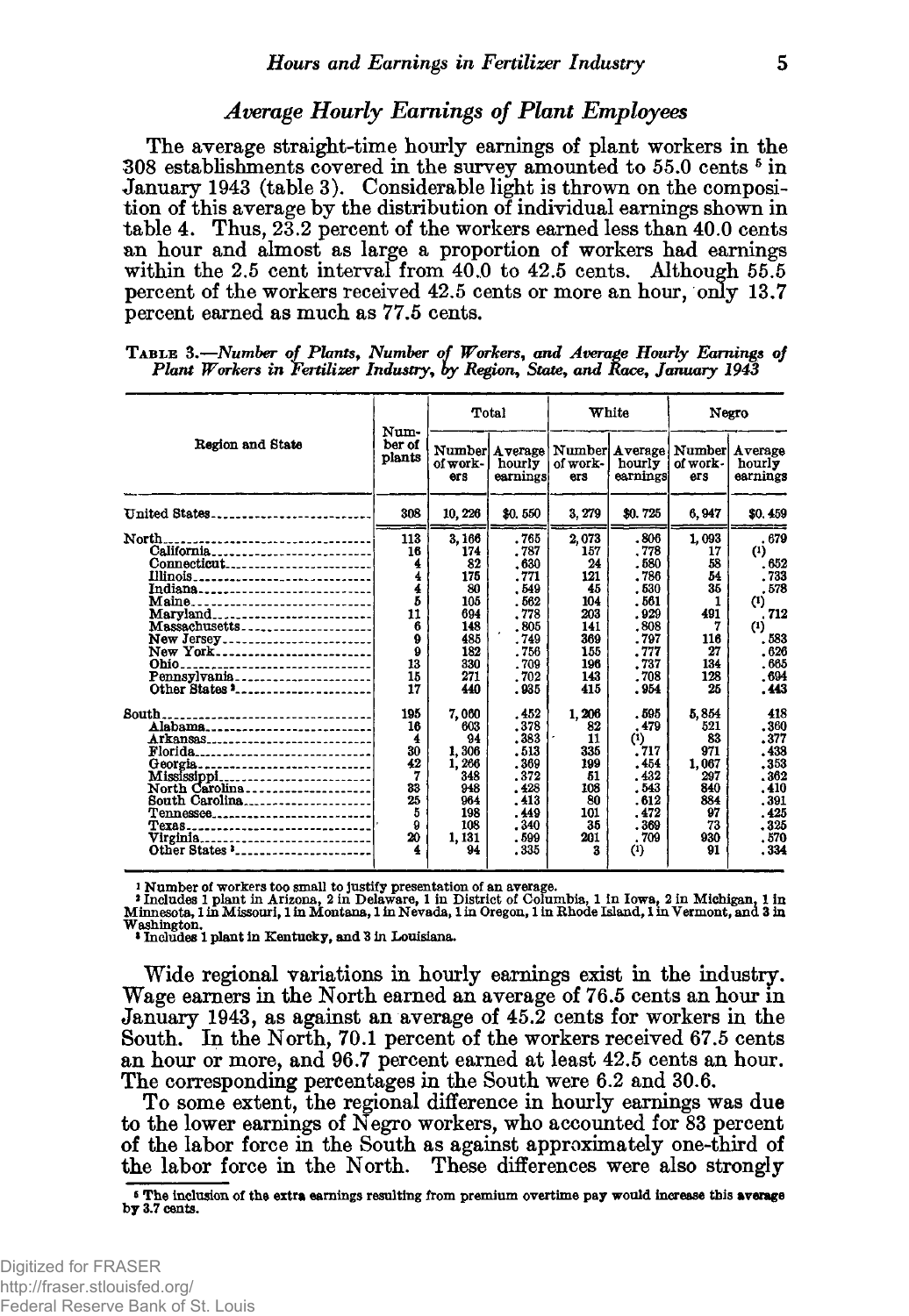influenced by the fact that Negro workers tend to be employed in the lower-paid occupations, whereas white workers are generally found in the supervisory and higher-paid occupations. White workers enjoyed an advantage in earnings over Negroes of 12.7 cents in the North and 17.7 cents in the South. The general difference in hourly earnings in favor of Northern workers amounted to 21.1 cents for white workers and to 26.1 cents for colored.

Although the general North-South wage difference is very marked, intraregional variations in levels of earnings are also relatively wide. Thus, as table 3 shows, average hourly earnings by State in the North ranged from 54.9 cents in Indiana to 80.5 cents in Massachusetts. The range in the South was from 34 cents in Texas to 59.9 cents in Virginia.

|                                                                                                                                                                                                                                                                                                                                                                                                                                                                                                                                                              |                                                                                                                                                                                                 | <b>United States</b>                                                                                                                                        |                                                                                                                                                          |                                                                                                                                                                     | North                                                                                                                           |                                                                                                                    |                                                                                                                                                        | South                                                                                                                                                    |                                                                                                                                                          |  |
|--------------------------------------------------------------------------------------------------------------------------------------------------------------------------------------------------------------------------------------------------------------------------------------------------------------------------------------------------------------------------------------------------------------------------------------------------------------------------------------------------------------------------------------------------------------|-------------------------------------------------------------------------------------------------------------------------------------------------------------------------------------------------|-------------------------------------------------------------------------------------------------------------------------------------------------------------|----------------------------------------------------------------------------------------------------------------------------------------------------------|---------------------------------------------------------------------------------------------------------------------------------------------------------------------|---------------------------------------------------------------------------------------------------------------------------------|--------------------------------------------------------------------------------------------------------------------|--------------------------------------------------------------------------------------------------------------------------------------------------------|----------------------------------------------------------------------------------------------------------------------------------------------------------|----------------------------------------------------------------------------------------------------------------------------------------------------------|--|
| Average hourly earnings                                                                                                                                                                                                                                                                                                                                                                                                                                                                                                                                      | Total                                                                                                                                                                                           |                                                                                                                                                             | White Negro                                                                                                                                              | Total                                                                                                                                                               | White                                                                                                                           | Negro                                                                                                              |                                                                                                                                                        | Total White                                                                                                                                              | Negro                                                                                                                                                    |  |
| Under 30.0 cents<br>32.5 and under 35.0 cents<br>35.0 and under 37.5 cents<br>37.5 and under 40.0 cents<br>40.0 and under 42.5 cents<br>42.5 and under 47.5 cents<br>47.5 and under 52.5 cents<br>52.5 and under 57.5 cents<br>57.5 and under 62.5 cents<br>62.5 and under 67.5 cents<br>67.5 and under 72.5 cents<br>72.5 and under 77.5 cents<br>77.5 and under 82.5 cents<br>82.5 and under 87.5 cents<br>87.5 and under 92.5 cents<br>92.5 and under $97.5$ cents<br>97.5 and under 102.5 cents<br>102.5 and under 107.5 cents<br>$107.5$ cents and over | 2.0<br>8, 3<br>$\cdot$ <sub>1</sub><br>1.4<br>9.9<br>1.5<br>21.3<br>6.9<br>6.2<br>6.6<br>3.8<br>5.9<br>4.4<br>8.0<br>$\overline{3}$ . $\overline{2}$<br>1.6<br>2, 2<br>1.6<br>1.2<br>2.3<br>1.6 | 1.2<br>3.6<br>$\bf{c}$<br>. 5<br>2.8<br>3<br>٠<br>5.3<br>3.7<br>5. 9<br>4.9<br>5.2<br>6.7<br>7.3<br>14. 0<br>8.1<br>3.7<br>6.2<br>4.8<br>3, 7<br>7.2<br>4.9 | 2.4<br>10.5<br>.1<br>1.8<br>13.3<br>2.0<br>29.0<br>8.3<br>6.4<br>7.4<br>3. 1<br>5.5<br>3.1<br>5.2<br>1.0<br>.6<br>. 2<br>. 1<br>(4)<br>$\left( 0\right)$ | $\begin{pmatrix} 1 \\ 1 \end{pmatrix}$<br>0.1<br>1.2<br>2.0<br>1.6<br>5. 7<br>4.3<br>6.3<br>8.7<br>11.0<br>23.3<br>7. 9<br>4. 2<br>5.5<br>4.2<br>3, 3<br>6.5<br>4.2 | (4)<br>0.1<br>. 5<br>1.1<br>1.6<br>5.6<br>4.9<br>5. 6<br>5, 8<br>7. 2<br>18.5<br>9.3<br>4.4<br>7.9<br>6.2<br>4.9<br>10.0<br>6.4 | 0.1<br>2.6<br>3.7<br>1.6<br>5.8<br>3.1<br>7.7<br>14.1<br>18.1<br>32.4<br>5.2<br>3.8<br>1.1<br>. 5<br>.1<br>$\cdot$ | 2. 9<br>12.1<br>.1<br>1.9<br>13.9<br>2.1<br>30.2<br>9, 2<br>6.5<br>7.7<br>2.6<br>4.6<br>1.5<br>1, 1<br>1.1<br>.4<br>.6<br>. 4<br>. 3<br>. 4<br>$\cdot$ | 3.2<br>9. 7<br>.1<br>1.2<br>6.7<br>$\cdot$ 7<br>12.6<br>7.3<br>6.3<br>5.1<br>4.6<br>8.3<br>7.5<br>6.0<br>5.7<br>2.5<br>3.4<br>2.6<br>1, 6<br>2. 5<br>2.4 | 2.8<br>12.4<br>.1<br>2.1<br>15.4<br>2.4<br>33.8<br>9.6<br>6.5<br>8.2<br>2, 2<br>3.9<br>$\cdot$<br>$\cdot$<br>$\cdot$<br>$\bf{a}$<br>.1<br>$\overline{r}$ |  |
| ------------------------ 100.0<br>Total.                                                                                                                                                                                                                                                                                                                                                                                                                                                                                                                     |                                                                                                                                                                                                 | 100.0                                                                                                                                                       | 100.0                                                                                                                                                    | 100.0                                                                                                                                                               | 100.0                                                                                                                           | 100.0                                                                                                              | 100.0                                                                                                                                                  | 100.0                                                                                                                                                    | 100.0                                                                                                                                                    |  |
| Number of workers                                                                                                                                                                                                                                                                                                                                                                                                                                                                                                                                            | 10, 226                                                                                                                                                                                         | 3, 279<br>\$0.725                                                                                                                                           | 6,947<br>\$0.459                                                                                                                                         | 3, 166<br>\$0.765                                                                                                                                                   | 2,073<br>80.806                                                                                                                 | 1,093<br>80. 679                                                                                                   | 7,060<br>80.452                                                                                                                                        | 1.206<br>\$0.595                                                                                                                                         | 5,854<br>\$0.418                                                                                                                                         |  |

| TABLE 4.—Percentage Distribution of Plant Workers in Fertilizer Industry, by Average |
|--------------------------------------------------------------------------------------|
| Hourly Earnings, Region, and Race, January 1943                                      |

<sup>1</sup> Less than a tenth of 1 percent.

Because the minimum-wage levels prescribed by the Fair Labor Standards Act<sup>6</sup> affect only those plants engaged in interstate commerce, plants not so engaged might be expected to have somewhat lower average hourly earnings. To test this assumption, the plants included in the survey were classified on the basis of whether or not they make shipments in interstate commerce. Table 5 shows a distribution of employees by average hourly earnings in these two plant groups. A marked difference in hourly earnings is evident, amounting to 17.2 cents in the North and 10.7 cents in the South. It will be observed that more than 11 percent of the workers in the intrastate plants in the South earned less than 30 cents an hour in January 1943.

<sup>&</sup>lt;sup>6</sup> At the time of the wage survey, the fertilizer industry was subject to the statutory minimum wage of 30 cents an hour under the Fair Labor Standards Act. In addition, minima of 30 cents in the Fair West, and 40 cents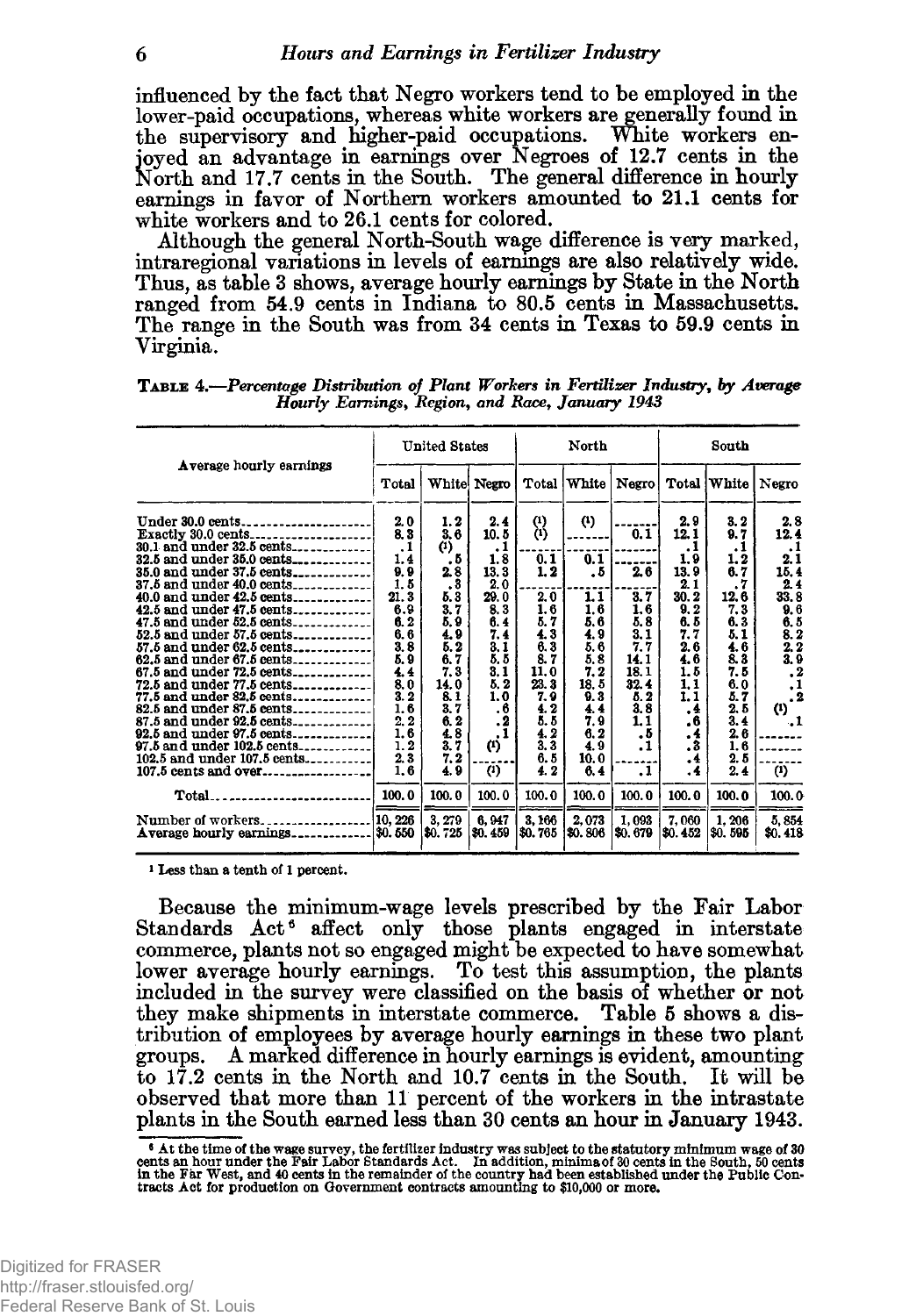TABLE 5.<sup>-</sup>Percentage Distribution of Fertilizer-Plant Workers by Average Hourly *nings***,** *Region***,** *and Whether Products Are Shipped Outside State***,** *January 1943*

|                                                                                                                        |                           | <b>United States</b>                             |                                                                |                            | North                                            |                                                                          | South                       |                                                  |                                                                |
|------------------------------------------------------------------------------------------------------------------------|---------------------------|--------------------------------------------------|----------------------------------------------------------------|----------------------------|--------------------------------------------------|--------------------------------------------------------------------------|-----------------------------|--------------------------------------------------|----------------------------------------------------------------|
| Average hourly earnings                                                                                                | Total <sup>1</sup>        | Plants<br>ship-<br>ping<br>out-<br>side<br>State | Plants<br>not<br>ship-<br>ping<br>out-<br>side<br><b>State</b> | Total <sup>2</sup>         | Plants<br>ship-<br>ping<br>out-<br>side<br>State | Plants<br>$_{\rm{net}}$<br>shin-<br>ping<br>out-<br>side<br><b>State</b> | Total <sup>3</sup>          | Plants<br>ship-<br>ping<br>out-<br>side<br>State | Plants<br>not<br>ship-<br>ping<br>out-<br>side<br><b>State</b> |
| Exactly 30.0 cents<br>30.1 and under 32.5 cents                                                                        | 2.0<br>8.3<br>$\cdot$     | $\binom{6}{5}$ , 3<br>(4)                        | 9,3<br>19, 5<br>.1                                             | $\binom{4}{4}$             | $\left( 4\right)$                                | 0,3                                                                      | 2.9<br>12.0<br>.1           | 0.1<br>8.0<br>.1                                 | $\frac{11.4}{23.9}$                                            |
| 32.5 and under 35.0 cents<br>$35.0$ and under $37.5$ cents<br>37.5 and under 40.0 cents<br>40.0 and under $42.5$ cenrs | 1,4<br>9,9<br>1.5<br>21.3 | 1.6<br>8.8<br>1.4<br>20. 7                       | $\cdot$<br>13.8<br>1.5<br>24.3                                 | $0.1$<br>1.2<br>2.0        | $\left( 4\right)$<br>1.4<br>1,8                  | . 3<br>3, 2                                                              | 1.9<br>14.0<br>2.1<br>30.2  | 2.5<br>12.5<br>2.2<br>30.3                       | $\begin{array}{c} 1.1 \\ -1.5 \\ 17.0 \\ 1.9 \end{array}$      |
| 42.5 and under $47.5$ cents<br>47.5 and under $52.5$ cents<br>52.5 and under 57.5 cents                                | 6.9<br>6.2<br>6.6         | 6.8<br>5.6<br>7. 5                               | 7.2<br>8.9<br>3.3                                              | 1.6<br>5.7<br>4.3          | 1,4<br>3.2<br>2.6                                | 2.5<br>23.0<br>15.5                                                      | 9.2<br>6.5<br>7.7           | 9,6<br>6, 8<br>$\frac{10.1}{3.4}$                | $29.0$<br>8.2<br>5.7                                           |
| 57.5 and under 62.5 cents<br>62.5 and under $67.5$ cents<br>$67.5$ and under $72.5$ cents<br>72.5 and under 77.5 cents | 3,8<br>5.9<br>4, 4<br>8.0 | 4.0<br>7.0<br>5.0<br>9.6                         | 3.1<br>1.8<br>2.3<br>$\bf 2.2$                                 | 6,3<br>8.7<br>11.0<br>23.3 | $\overline{5}$ , 1<br>8.7<br>11.1<br>25.2        | 14.7<br>8.5<br>11.2<br>10.2                                              | 2.6<br>4.6<br>1.5<br>1.1    | 6.1<br>1.9<br>1.4                                | $.553\n.223\n.322$                                             |
| 77.5 and under 82.5 cents<br>$82.5$ and under $87.5$ cents<br>87.5 and under 92.5 cents<br>92.5 and under 97.5 cents   | 3, 2<br>1.6<br>2.2<br>1.6 | 3.9<br>1.9<br>2.6<br>2.0                         | . 9<br>, 4<br>.4<br>.1                                         | 7.9<br>4.2<br>5.5<br>4.2   | 8, 4<br>4.6<br>6.0<br>4.8                        | 4.0<br>1.5<br>2.3<br>. 5                                                 | 1, 1<br>$\cdot$<br>.6<br>.4 | 1.5<br>. 5<br>.9<br>.6                           |                                                                |
| 97.5 and under 102.5 cents<br>102.5 and under 107.5 cents<br>$107.5$ cents and over                                    | 1.2<br>2,3<br>1.6         | 1.4<br>29<br>$\dot{2}0$                          | $\cdot$<br>.1<br>$\left( 4\right)$                             | 3,3<br>6.5<br>4.2          | 3.5<br>7.4<br>4.8                                | 1.5<br>. 5<br>. 3                                                        | $\cdot$ 3<br>. 4<br>.4      | $\cdot$ 3<br>.6<br>.6                            | $\frac{1}{1}$                                                  |
|                                                                                                                        | 100.0                     | 100.0                                            | 100.0                                                          | 100.0                      | 100.0                                            | 100.0                                                                    | 100.0                       | 100.0                                            | 100.0                                                          |
| Average hourly earnings \$0.550                                                                                        |                           | 8,021<br>\$0,584                                 | 2, 167<br>\$0,419                                              | 3,166<br>\$0.765           | 2,760<br>\$0.787                                 | 400<br>\$0.615                                                           | 7,060<br>\$0.452            | 5, 261<br>\$0.478                                | 1,767<br>\$0,371                                               |

<sup>1</sup> Includes 33 workers in 3 plants which did not report whether they shipped outside the State.<br>**<sup>2</sup> Includes 6 workers in 1 plant which did not report whether they shipped outside the State.<br>***3* **Includes 32 workers in 2** 

4 Less than a tenth of 1 percent.

#### *Average Hourly Earnings as Related to Community Size***,** *Company Affiliation, and Type of Product*

Levels of hourly earnings in the fertilizer industry differed considerably by size of community in January 1943. In the industry as a whole, the average hourly earnings of workers in plants in communities with a population of less than 10,000 amounted to 42.1 cents, as compared with an average of 45.1 cents for plants in communities of 10,000 and under 100,000 population, and 66.6 cents in communities of 100,000 and over. In the North, the range in level of earnings between the smallest and largest community size was from 60.6 cents to 80.1 cents, or a difference of 19.5 cents, while in the South the range was from 36.5 cents to 54.8 cents, a difference of 18.3 cents an hour (table 6).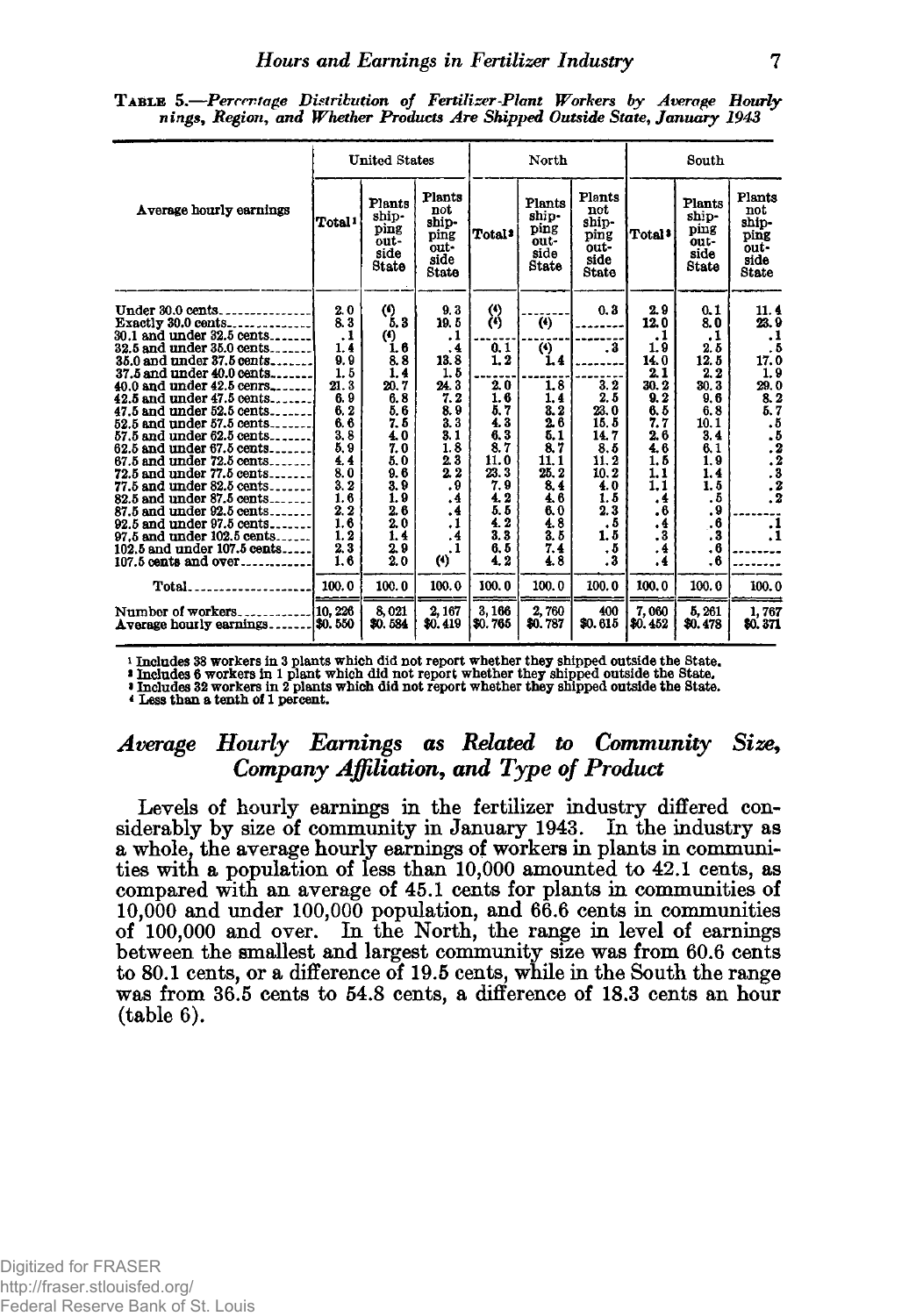| Region and size of community (population)                        | Number of<br>plants     | Number of<br>workers              | Average hourly<br>earnings      |
|------------------------------------------------------------------|-------------------------|-----------------------------------|---------------------------------|
| <b>United States</b><br>Under 10.000<br>10.000 and under 100,000 | 308<br>123<br>83<br>102 | 10.226<br>2.319<br>2,983<br>4.924 | \$0,550<br>.421<br>.451<br>.666 |
| North.<br>10,000 and under 100,000                               | 113<br>.34<br>15<br>64  | 3.166<br>513<br>320<br>2,333      | .765<br>.606<br>.761<br>.801    |
| South                                                            | 195<br>89<br>68<br>38   | 7,060<br>1,806<br>2,663<br>2,591  | .452<br>.365<br>.411<br>.548    |

TABLE 6.-Number of Plants, Number of Workers, and Average Hourly Earnings in *Fertilizer Industry, by Region and Size of Community***,** *January 1943*

In terms of company affiliation, average hourly earnings in the large and intermediate companies<sup>7</sup> were considerably higher than earnings in single-plant companies. In the North, the large companies led with average hourly earnings of 83.3 cents, while in the South the intermediate companies had the highest average, 53.7 cents (table 7).

From the standpoint of type of manufacture, acid-mixing plants had higher average hourly earnings than either superphosphate or dry-mixing plants in both regions. In the industry as a whole, acidmixing plants paid an average of 61.0 cents per hour, superphosphate plants an average of 54.2 cents, and dry-mixing plants an average of 47.7 cents.

T a b l e 7 .*—Number of Plants***,** *Number of Workers and Average Hourly Earnings in Fertilizer Industry, by Region***,** *Size of Company, and Type of Plant***,** *January 1943*

|                                                                                                                  |                             | <b>United States</b>                       |                                           |                             | North                                  |                                            | South                       |                                         |                                          |  |
|------------------------------------------------------------------------------------------------------------------|-----------------------------|--------------------------------------------|-------------------------------------------|-----------------------------|----------------------------------------|--------------------------------------------|-----------------------------|-----------------------------------------|------------------------------------------|--|
| Size of company and type of<br>plant                                                                             | Num-<br>ber<br>of<br>plants | Num-<br>ber<br>оf<br>work-<br>ers          | А үег-<br>age<br>hourly<br>earn-<br>ings  | Num-<br>ber<br>οf<br>plants | Num-<br>ber<br>οf<br>work-<br>ers      | $A$ ver-<br>age<br>hourly<br>earn-<br>ings | Num-<br>ber<br>οf<br>plants | Num-<br>ber<br>of<br>work-<br>ers       | Aver-<br>age<br>hourly<br>earn-<br>ings  |  |
| Large companies.<br>Intermediate companies.<br>Small companies.<br>Acid-mixing plants.<br>Superphosphate plants. | 74<br>75<br>159<br>42<br>38 | 3.813<br>3.070<br>3.343<br>4.560<br>1, 597 | \$0.591<br>. 601<br>.457<br>.610<br>. 542 | 20<br>40<br>53<br>12<br>14  | 1, 291<br>1.030<br>845<br>1.387<br>614 | \$0.833<br>. 735<br>. 694<br>.862<br>. 742 | 54<br>35<br>106<br>30<br>24 | 2,522<br>2.040<br>2,498<br>3.173<br>983 | \$0,462<br>.537<br>.374<br>.499<br>. 416 |  |
| Dry-mixing plants.                                                                                               | 228                         | 4.069                                      | . 477                                     | 87                          | 1,165                                  | .649                                       | 141                         | 2,904                                   | .406                                     |  |

It should be pointed out that the differences in plant average wage levels by size of community, company affiliation, and type of plant do not necessarily reflect accurately the differences in wage rates. For example, acid-mixing plants have a more complex occupational structure than either of the other two types of plants, and the higher wage levels in these plants mirror, at least in part, the somewhat larger employment of relatively higher-skilled workers. Moreover, to take another instance, the wage advantage apparently enjoyed by workers in communities of more than 10,000 inhabitants probably is due, in some measure, to the fact that acid-mixing plants are found mainly in the larger communities.

As previously pointed out, the term "large companies" refers to a small group of multiplant firms that "<br>exert a dominant influence on the industry; the term "intermediate companies" refers to a larger group of<br>firms with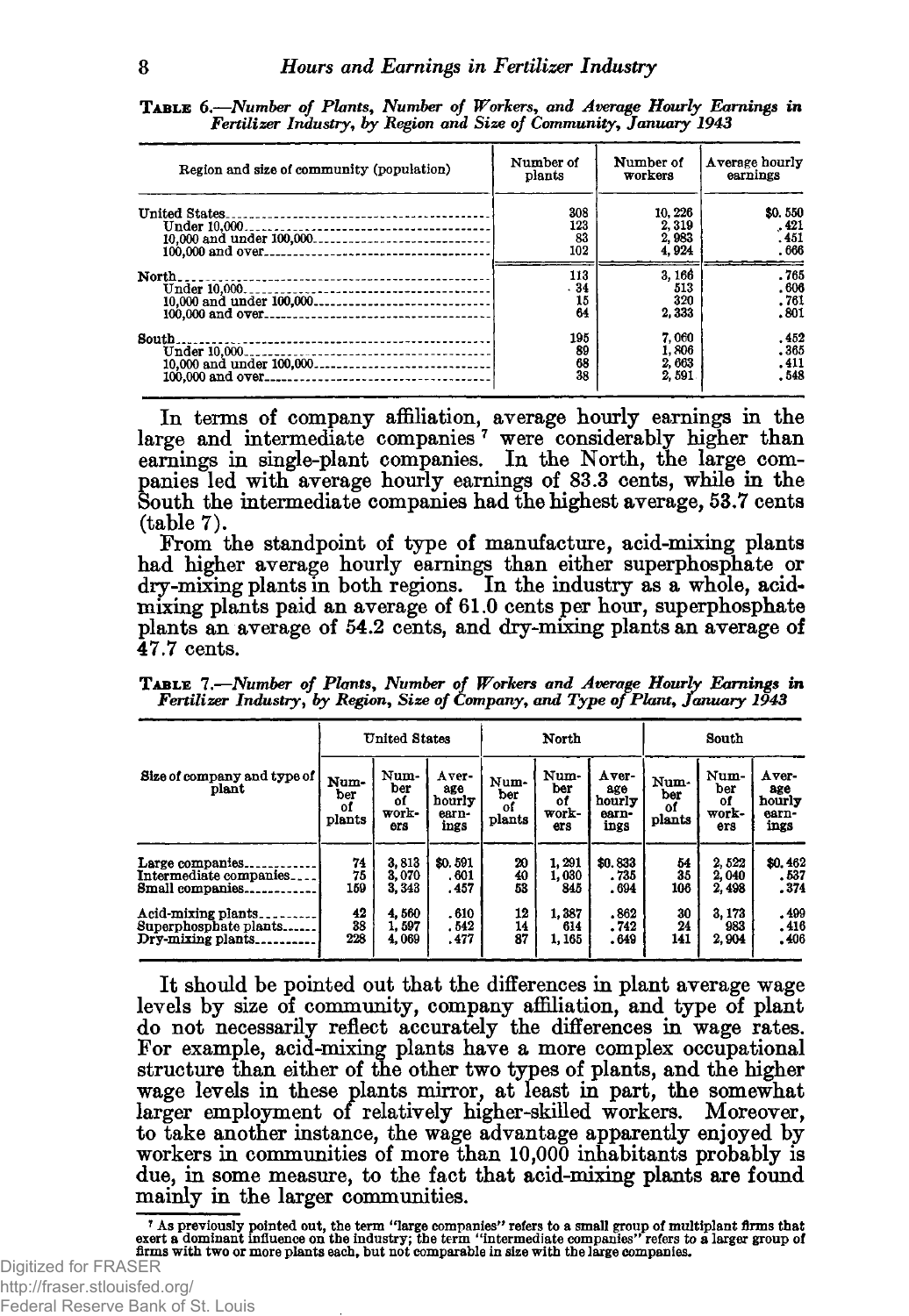#### *Hourly and Weekly Earnings and Hours of Labor***,** *by Occupation*

Table 8 provides a detailed picture, by region and race, of average hourly earnings in the principal occupations found in the fertilizer industry. This same table also shows average hours worked in each occupation as well as average weekly earnings. It is important to notice that the data on average weekly earnings include premium overtime compensation.

| Region and occupation              |            | Number of workers                                 |            | Average hourly<br>earnings |                       |                 | Average weekly<br>hours |                       |                       | Average weekly<br>earnings 1 |                                      |                            |
|------------------------------------|------------|---------------------------------------------------|------------|----------------------------|-----------------------|-----------------|-------------------------|-----------------------|-----------------------|------------------------------|--------------------------------------|----------------------------|
|                                    |            | Total   White Negro   Total   White Negro   Total |            |                            |                       |                 |                         |                       |                       |                              | White Negro Total White Negro        |                            |
| United States<br>Acid-chamber      | 10.226     | 3, 279                                            |            | 6, 947 \$0, 550            |                       | \$0.725 \$0.459 | 40.6                    | 43. 3                 |                       | 39.4 \$23.82                 |                                      | \$33, 63 \$19, 20          |
| men                                | 153        | 63                                                | 90         | . 568                      | . 740                 | . 460           | 48. 5                   | 45. 4                 | 50.6                  | 29.83                        | 35.58                                | 25, 80                     |
| Baggers                            | 227        | 45                                                | 182        | . 521                      | . 622                 | . 498           | 41.9                    | 38. 7                 | 42.6                  | 22.93                        | 25, 19                               | 22.37                      |
| Bag printers                       | 77         | 29                                                | 48         | .518                       | .608                  | .466            | 42.1                    | 40. b                 | 43.11                 | 22, 89                       | 25. 45                               | 21, 34                     |
| Bag sewers<br>Bag stowers          | 242<br>149 | 44<br>21                                          | 198<br>128 | .524<br>. 451              | . 660<br>. 573        | . 493<br>. 432  | 43.2<br>38.0            | 43. 9<br>36.4         | 43.0<br>38.3          | 23.93<br>17.98               | 30, 96<br>21.71                      | 22.37<br>17.37             |
| Car runners and<br>conveyor opera- |            |                                                   |            |                            |                       |                 |                         |                       |                       |                              |                                      |                            |
| tors                               | 130        | 23                                                | 107        | .493                       | . 716                 | 446             | 45.0                    | 44. 3                 | 45.2                  | 23.77                        | 32.92                                | 21.80                      |
| Carpenters                         | 107        | 96                                                | 11         | .814                       | . 829                 | (2)             | 46.3                    | 46. 6                 | O)                    | 40.25                        | 41. 97                               | $^{\left( 3\right) }$      |
| Den diggers                        | 242        | 10                                                | 232        | . 418                      | $^{\left( 3\right) }$ | . 409           | 41. 7                   | $^{\left( 2\right) }$ | 41.6                  | 18.51                        | $\boldsymbol{\theta}$                | 18.11                      |
| Dry-mixer opera-<br>tors           | 170        | 52                                                | 118        | .543                       | .609                  | . 514           | 46.3                    | 46.5                  | 46.3                  | 26, 90                       | 30.35                                | 25.38                      |
| Foremen                            | 496        | 453                                               | 43         | . 795                      | . 820                 | . 584           | 48.3                    | 47. 5                 | 57.2                  | 40.62                        | 40.89                                | 37.68                      |
| Laborers                           | 4,526      | 1,077                                             | 3,449      | . 529                      | . 735                 | . 461           | 39.2                    | 40. 6l                | 38, 7                 | 22.12                        | 32.14                                | 19.00                      |
| Maintenance                        |            |                                                   |            |                            |                       |                 |                         |                       |                       |                              |                                      |                            |
| Workers, miscel-                   |            |                                                   |            |                            |                       |                 |                         |                       |                       |                              |                                      |                            |
| laneous<br>Maintenance             | 159        | 145                                               | 14         | . 937                      | . 969                 | $(3)$           | 47.0                    | 46.9                  | O)                    | 48.37                        | 49.82                                | $(3)$                      |
| men's helpers                      | 84         | 47                                                | 37         | . 633                      | .747                  | 498             | 47.2                    | 45. 7                 | 49.1                  | 32.76                        | 37.34                                | 26.95                      |
| Mechanics                          | 118        | 109                                               | 9          | .839                       | .869                  | (2)             | 49.7                    | 49. ő                 | (8)                   | 45.98                        | 47.38                                | (2)                        |
| Rock grinders                      | 84         | 28                                                | 56         | . 557                      | .749                  | .462            | 50.4                    | 49.9                  | 50. GI                | 31, 31                       | 42 14                                | 25.90                      |
| Scalemen                           | 207        | 76                                                | 131        | . 462                      | . 547                 | . 414           | 42.0                    | 41. 1                 | 42.5                  | 20.65                        | 23.73                                | 18.86                      |
| Shovelers, hand                    | 837        | 131                                               | 706        | . 459                      | . 636                 | . 426           | 34.6                    | 34.81                 | 34.5                  | 16.60                        | 22.99                                | 15.42                      |
| Superphosphate                     | 114        | 42                                                | 72         | .590                       | .689                  | .538            | 46.5                    |                       | 48.5                  |                              |                                      |                            |
| Truckers, hand                     | 898        | 119                                               | 779        | . 412                      | . 538                 | . 391           | 33. 41                  | 43. 2<br>35.8         | 33.1                  | 29.82<br>14.26               | 32.03<br>20.06                       | 28.53<br>13.37             |
| Truck and tractor                  |            |                                                   |            |                            |                       |                 |                         |                       |                       |                              |                                      |                            |
| drivers                            | 267        | 114                                               | 153        | .532                       | .576                  | . 500           | 48.3                    | 47. 8                 | 48.7                  | 27.92                        | 29.64                                | 26.64                      |
| Watchmen                           | 308        | 274                                               | 34         | . 476                      | . 485                 | .398            | 45.7                    | 46. I                 | 42.4                  | 23.12                        | 23, 78                               | 17.78                      |
| Miscellaneous                      |            |                                                   |            |                            |                       |                 |                         |                       |                       |                              |                                      |                            |
| plant workers                      | 631        | 281                                               | 350        | . 659                      | . 814                 | . 534           | 43. 7                   | 44.0                  | 43.4                  | 30.80                        | 38.38                                | 24.72                      |
| North.                             | 3, 166     | 2,073                                             | 1,093      | . 765                      | .806                  | . 679           | 41. 0                   | 42. 2                 | 38.7                  | 33.20                        | 36, 28                               | 27.38                      |
| Acid-chamber                       |            |                                                   |            |                            |                       |                 |                         |                       |                       |                              |                                      |                            |
| men                                | 40         | 35                                                | 5          | .916                       | .924                  | $(2)$           | 41.7                    | 42.1                  | (*)                   | 39. 48                       | 40.29                                | $^{\text{\tiny{(1)}}}$     |
| Baggers                            | 92         | 35                                                | 57         | . 684                      | . 688                 | . 682           | 41. 4                   | 39.1                  | 42.9                  | 29.63                        | 28.10                                | 30.58                      |
| Bag printers                       | 18<br>86   | 14<br>38                                          | 4<br>48    | (2)<br>. 710               | (?)<br>. 694          | $(1)$<br>724    | (2)<br>À3. 4            | $\binom{1}{44.2}$     | $\binom{9}{42}$ 7     | $\frac{(3)}{32.45}$          | $\bf{^{\left( 3\right) }}$<br>32. SO | $\frac{1}{32}$ . 24        |
| Bag sewers<br>Bag stowers          | 27         | 12                                                | 15         | . 684                      | Ø                     | $^{\circ}$      | 39.4                    | $\bf{a}$              | $^{\left( 2\right) }$ | 27. 79                       | $\bf{^{\left( 3\right) }}$           | $(3)$                      |
| Car runners and                    |            |                                                   |            |                            |                       |                 |                         |                       |                       |                              |                                      |                            |
| conveyor opera-                    |            |                                                   |            |                            |                       |                 |                         |                       |                       |                              |                                      |                            |
| tors                               | 42         | 20                                                | 22         | . 764                      | . 782                 | . 746           | 41.1                    | 43.3                  | 39. 2l                | 32.42                        | 34.98                                | 30. OO                     |
| Carpenters                         | 39         | 39                                                |            | 1.002                      | 1.002                 |                 | 42.7                    | 42.7                  |                       | 45.08                        | 45.08                                |                            |
| Den diggers<br>Dry-mixer opera-    | 44         | 9                                                 | 35         | .642                       | $^{\circ}$            | . 645           | 37.9                    | (3)                   | 35.8                  | 25.18                        | $\bf{^{\left( 3\right) }}$           | 23. 89                     |
| tors <sub>--------------</sub>     | 73         | 36                                                | 37         | . 722                      | . 696                 | 749             | 44. 5                   | 46.4                  | 42.7                  | 34.01                        | 34.45                                | 33.58                      |
| Foremen                            | 209        | 201                                               | 8          | .977                       | . 983                 | $^{\circ}$      | 44.3                    | 44. 2                 | $^{\prime\prime)}$    | 44. 89                       | 44.98                                | $\bf{^{\left( 3\right) }}$ |
| Laborers                           | 1,419      | 964                                               | 455        | . 740                      | . 768                 | .673            | 39. 7                   | 41.3                  | 36. 4                 | 31.38                        | 34. 18                               | 26.44                      |
| Maintenance                        |            |                                                   |            |                            |                       |                 |                         |                       |                       |                              |                                      |                            |
| Workers, miscel-                   |            |                                                   |            |                            |                       |                 |                         |                       |                       |                              |                                      |                            |
| laneous                            | 72         | 70                                                | 2          | 1.071                      | 1.081                 | (*)             | 44. 9                   | 44. U                 | ⇔                     | 51. 35                       | 51. 21                               | Ø                          |
| Maintenance<br>men's helpers       | 26         | 17                                                | 9          | . 834                      |                       | (1)             | 44. 6                   | (*)                   | (X)                   | 39.94                        | (8)                                  |                            |
| Mechanics                          | 60         | 59                                                | 1          | .929                       | $\binom{3}{033}$      |                 | 48. 6                   | 48.3                  | ტ                     | 49.23                        | 49.06                                | ႙                          |
| Rock grinders                      | 28         | 15                                                | 13         | . 745                      | (2)                   | े<br>(१)        | 46.9                    | $^{\circ}$            | (ń)                   | 38.37                        | $(2)$                                | àŞ                         |
| Scalemen                           | 36         | 23                                                | 13         | . 683                      | .700                  | 倚               | 41.4                    | 41.4                  | ò,                    | 29. 25                       | 30.09                                | $(3)$                      |
| Shovelers, hand                    | 202        | 116                                               | 86         | . 644                      | . 670                 | .608            | 35.1                    | 35.3                  | 24. 9                 | 23.40                        | 24.58                                | 21.80                      |
| Superphosphate                     |            |                                                   |            |                            |                       |                 |                         |                       |                       |                              |                                      |                            |
|                                    | 37         | 11                                                | 26         | .775                       | $\bf{^{(3)}}$         | .754            | 46.2                    | $(2)$                 |                       | 44.8 38.89                   | (?)                                  | 36.32                      |

T able 8.— *Average Hourly Earnings***,** *Weekly Hours***,** *and Weekly Earnings in Fertilizer Industry***,** *by Region***»** *Occupation, and Race***,** *January 1943*

See footnotes at end of table.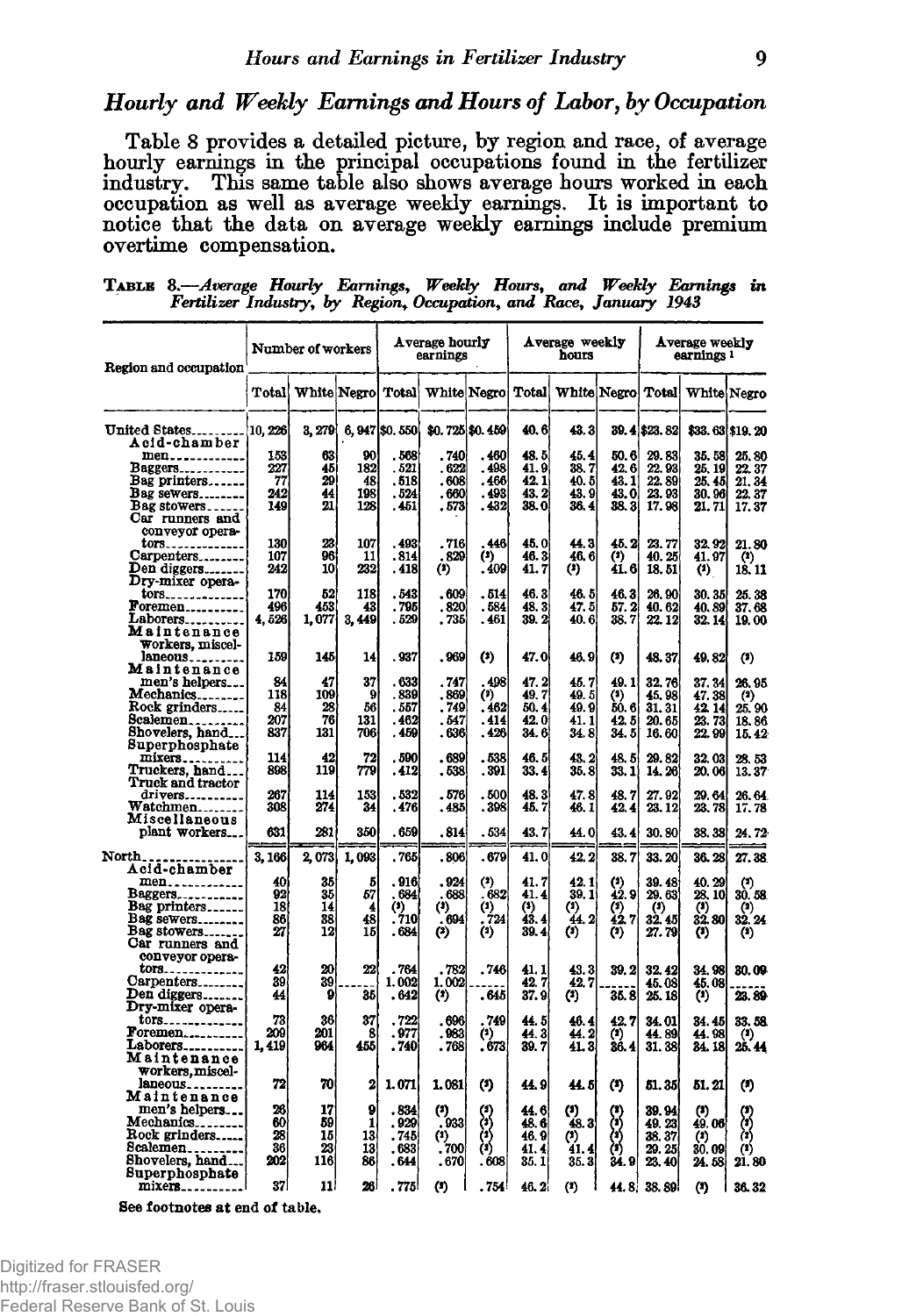| TABLE 8.-Average Hourly Earnings, Weekly Hours, and Weekly Earnings in       |  |  |  |  |
|------------------------------------------------------------------------------|--|--|--|--|
| Fertilizer Industry, by Region, Occupation, and Race, January 1943–Continued |  |  |  |  |

| Region and occupation                           | Number of workers |              |       |             | Average hourly<br>earnings                  |          |              | Average weekly<br>hours |          | Average weekly<br>earnings |                               |                   |
|-------------------------------------------------|-------------------|--------------|-------|-------------|---------------------------------------------|----------|--------------|-------------------------|----------|----------------------------|-------------------------------|-------------------|
|                                                 | Total             | White Negro  |       |             | Total White Negro                           |          | Total        |                         |          |                            | White Negro Total White Negro |                   |
| North-Continued.                                |                   |              |       |             |                                             |          |              |                         |          |                            |                               |                   |
| Truckers, hand                                  | 169               | 67           |       | 102 \$0.596 | \$0.650 \$0.559]                            |          | 37. 41       | 37. OI                  |          | 37.0 \$23.08               |                               | \$25, 77 \$21, 31 |
| <b>Truck and tractor</b><br>drivers             | 71                | 46           | 25    | .707        | . 716                                       | . 690    | 44.3         | 44.4                    | 44.1     | 33.25                      | 33. 50                        | 32.78             |
| $W atchmen ________ ________ ________ ________$ | 102               | 94           | 8     | .648        | . 649                                       | $^{(2)}$ | 45.7         | 45.9                    | $(3)$    | 31.12                      | 31.34                         | $(3)$             |
| Miscellaneous                                   |                   |              |       |             |                                             |          |              |                         |          |                            |                               |                   |
| plant workers                                   | 274               | 152          | 122   | .848        | .921                                        | .750     | 43.2         | 44.4                    | 41.7     | 39.05                      | 44.09                         | 32.78             |
|                                                 |                   |              |       |             |                                             |          |              |                         |          |                            |                               |                   |
| South.                                          | 7.060             | 1,206        | 5,854 | . 452       | . 595                                       | .418     | 40.4         | 45.2                    | 39.5     | 19.62                      | 29.07                         | 17.67             |
| Acid'-chamber                                   | 113               | 28           | 85    | .466        | . 543                                       | .442     | 50.8         | 49.4                    | 51.3     | 26, 41                     | 29. 69                        | 25.33             |
| men<br><b>Baggers</b>                           | 135               | 10           | 125   | .411        |                                             | . 413    | 42.1         |                         | 42. BI   | 18.37                      |                               | 18.63             |
| Bag printers                                    | 59                | 15           | 44    | .453        | $\begin{pmatrix} 3 \\ 0 \\ 1 \end{pmatrix}$ | .442     | 43.1         | 3                       | 43. 1    | 20.71                      | وي<br>ون<br>ون                | 20.38             |
| Bag sewers                                      | 156               | 6            | 150   | .420        |                                             | .420     | 43.1         |                         | 43. Il   | 19.23                      |                               | 19.23             |
| Bag stowers                                     | 122               | 9            | 113   | .397        |                                             | .403     | 37.7         | (?)<br>(?)              | 38.4I    | 15.81                      |                               | 16.36             |
| Car runners and                                 |                   |              |       |             |                                             |          |              |                         |          |                            |                               |                   |
| conveyor opera-                                 |                   |              |       |             |                                             |          |              |                         |          |                            |                               |                   |
| tors                                            | 88                | $\mathbf{3}$ | 85    | .380        | (?)                                         | .381     | 46.9         | (2)                     | 46.7     | 19.64                      | (3)                           | 19.66             |
| Carpenters                                      | 68                | 57           | 11    | .701        | .727                                        | (3)      | 48.4         | 49.3                    | $\bf{a}$ | 37.48                      | 39. S5İ                       | $(1)$             |
| Den diggers                                     | 198               | 1            | 197   | .374        | (1)                                         | .374     | 42.6         | $^{\circ}$              | 42.7     | <b>17.03</b>               | $(1)$                         | 17.08             |
| Dry-mixer opera-                                |                   |              |       |             |                                             |          |              |                         |          |                            |                               |                   |
| tors                                            | 97                | 16           | 81    | . 418       | $(2)$                                       | .418     | 47.7         | $(2)$                   | 47. 9i   | 21.55                      | $(3)$                         | 21.63             |
| Foremen                                         | 287               | 252          | 35    | . 680       | 705                                         | .537     | 51.3         | 50.1                    | 59.5     | 37.51                      | 37.64                         | 36.55             |
| $Laborers$ <sub>----------</sub>                | 3, 107            | 113          | 2,994 | . 431       | .406                                        | . 431    | 38.9         | 34.5                    | 39. Il   | 17.90                      | 14.69                         | 18.02             |
| Maintenance                                     |                   |              |       |             |                                             |          |              |                         |          |                            |                               |                   |
| workers, miscel-                                |                   |              |       |             |                                             |          |              |                         |          |                            |                               |                   |
| laneous                                         | 87                | 75           | 12    | .834        | .875                                        | $(3)$    | 48.8         | 49.2                    | $^{(1)}$ | 45.90                      | 48.53                         | (3)               |
| Maintenance                                     |                   |              |       |             |                                             |          |              |                         |          |                            |                               |                   |
| men's helpers                                   | 58                | 30           | 28    | .549        | . 654                                       | .441     | 48.4         | 47.5                    | 49.4     | 29.55                      | 34.59                         | 24.15             |
| Mechanics                                       | 58                | 50           | 8     | .749        | . 797                                       | (2)      | 50.8         | 50, 8                   | (2)      | 42.61                      | 45.41                         | (2)               |
| Rock grinders                                   | 56                | 13           | 43    | .472        | $(3)$                                       | .407     | 52.1         | (2)                     | 52.6     | 27.79                      | $(2)$                         | 24.11             |
| Scalemen                                        | 171               | 53           | 118   | .416        | . 480                                       | .388     | 42.1         | 41. OI                  | 42.6     | 18.84                      | 20.97                         | 17.88             |
| Shovelers, hand                                 | 635               | 15           | 620   | . 399       | (3)                                         | . 400    | 34.4         | $(3)$                   | 34. 5    | 14.44                      | $\bf{r}$                      | 14.53             |
| Superphosphate                                  |                   |              |       |             |                                             |          |              |                         |          |                            |                               |                   |
| mixers                                          | 77                | 31           | 46    | .502        | .633                                        | .430     | 46.7         | 41.0                    | 50.5     | 25.46                      | 27.44                         | 24.12             |
| Truckers, hand.                                 | 729               | 52           | 677   | .363        | .370                                        | .362     | 32.5         | 33. Ol                  | 32. 5I   | 12.21                      | 12.70                         | 12.17             |
| Truck and tractor                               | 196               | 68           | 128   | .476        | .491                                        | .467     |              |                         | 49.6     |                            |                               |                   |
| drivers<br>$\mathbf{W}$ atchmen                 | 206               | 180          | 26    | .391        | . 400                                       | .322     | 49.8<br>45.7 | 50.1<br>46.2            | 42.1     | 25, 99<br><b>19.16</b>     | 27.02<br>19.84                | 25.44<br>14.44    |
| Miscellaneous                                   |                   |              |       |             |                                             |          |              |                         |          |                            |                               |                   |
| plant workers.                                  | 357               | 129          | 228   | .518        | .685                                        | .425     | 44.0         | 43.5                    | 44.3     | 24, 47                     | 31.66                         | 20.41             |

i Includes extra earnings from overtime.

» Number of workers too small to justify the presentation of an average.

An examination of table 8 indicates that the average of 55 cents an hour for all plant workers in January 1943 was composed of a wide range of occupational averages, varying from 41.2 cents an hour for hand truckers to 93.7 cents an hour for maintenance workers (other than carpenters and mechanics). Carpenters averaged 81.4 cents and mechanics 83.9 cents an hour. Laborers, the most important occupational group in terms of number of workers, were paid an average of 52.9 cents an hour.8

In the North, hand truckers, with an average of 59.6 cents an hour, earned less than any other occupational group, while miscellaneous maintenance men earned \$1.07 an hour. Carpenters also received slightly over \$1.00 an hour. Laborers were paid 74.0 cents an hour.

Occupational averages in the South were at a substantially lower level than in the North, ranging from 36.3 cents an hour for hand truckers to 83.4 cents an hour for miscellaneous maintenance men. Carpenters averaged 70.1 cents an hour, while mechanics earned an average of 74.9 cents. Laborers were paid 43.1 cents an hour.

<sup>8</sup> The relatively high rate for laborers, compared with other unskilled occupations, is partly explained by the fact that many plants reported workers as " laborers" when perhaps more specific titles could have been used.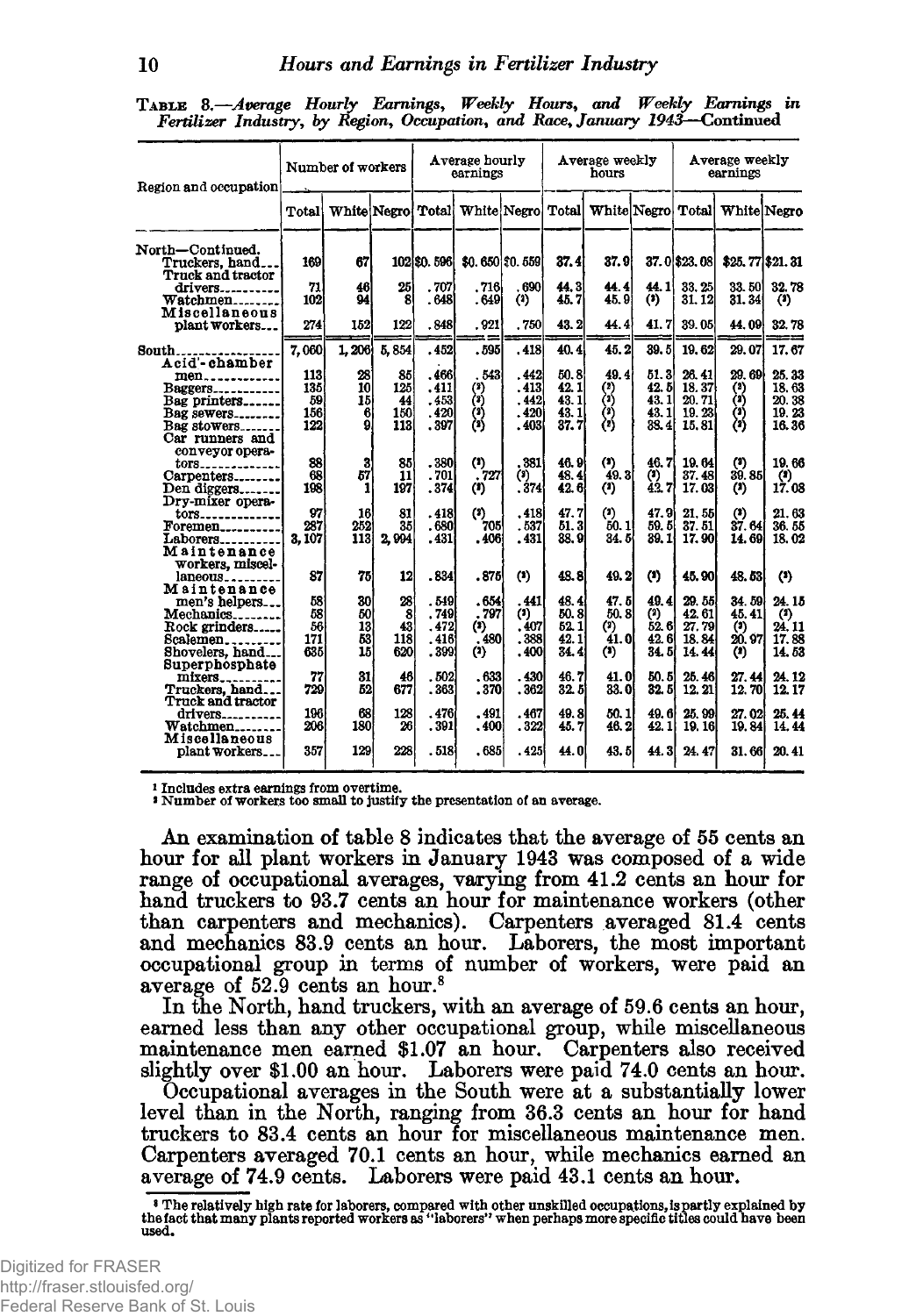In every occupation shown for the country as a whole, Negro workers received lower hourly earnings than white workers. The difference ranged from 7.6 cents an hour for truck and tractor drivers to 28.7 cents for rock grinders. In the North, white workers received higher average hourly wage rates than Negroes in 7 of the 9 occupations for which comparisons can be made. In the Southern region, white workers had a wage advantage over the Negro employees in most occupations. The advantage ranged from 0.8 cents to 26.0 cents in the 10 occupations which permit a racial comparison. Only in the case of laborers did Negro workers have higher hourly earnings. For this occupation, the difference amounted to 2.5 cents.

Wage earners in the fertilizer industry as a whole worked an average of 40.6 hours a week in January 1943, as table 8 shows. Average hours were 41 in the North and 40.4 in the South. White workers had longer average hours than Negro employees, with the average difference amounting to 3.9 hours in the industry as a whole, 3.5 hours in the North, and 5.7 hours in the South.

Average hours in the industiy were measurably lowered by the relatively short average hours of laborers, hand shovelers, and hand truckers, the three largest occupational groups. Workers in 12 of the 22 occupational categories shown in table 8 had average hours of more than 45 a week; these groups were, in general, composed of the more skilled employees. The tendency for average hours to be relatively low among workers in the essentially unskilled occupations can be observed in both regions.

The average plant worker in the fertilizer industry had weekly earnings of \$23.82 in January 1943, including amounts received as premium pay for overtime. Table 8 shows that the average white worker earned \$33.63 and the average Negro worker \$19.20. Average weekly earnings in the North were \$33.20 (\$36.28 for white workers and \$27.38 for Negroes) and in the South \$19.62 (\$29.07 for white employees and \$17.67 for Negroes). The average difference between white and Negro workers in average weekly earnings in the industry and in both regions was greater than the difference in average hourly earnings. This was due primarily to the fact that white workers had longer average hours.

In the industry as a whole, miscellaneous maintenance workers received the highest average weekly earnings (\$48.37) and hand truckers the lowest (\$14.26). Laborers averaged \$22.12. The average for mechanics was \$45.98, about \$5 above the average for working foremen. The same general pattern of occupational weekly earnings was found in both the North and the South, but on a somewhat lower level in the latter region.

#### *Earnings and Hours of Office Employees*

<span id="page-13-0"></span>In addition to plant employees, data were secured on the hours and earnings of 679 clerical workers employed by 184 of the 308 establishments covered by the survey. Summary information for these employees is shown in table 9.

Clerical employees in the industry as a whole earned an average of 70.7 cents an hour in January 1943. The average for male workers, was 76.1 cents, as compared with 64.7 cents for female employees. It is interesting to observe that the level of earnings of clerical workers